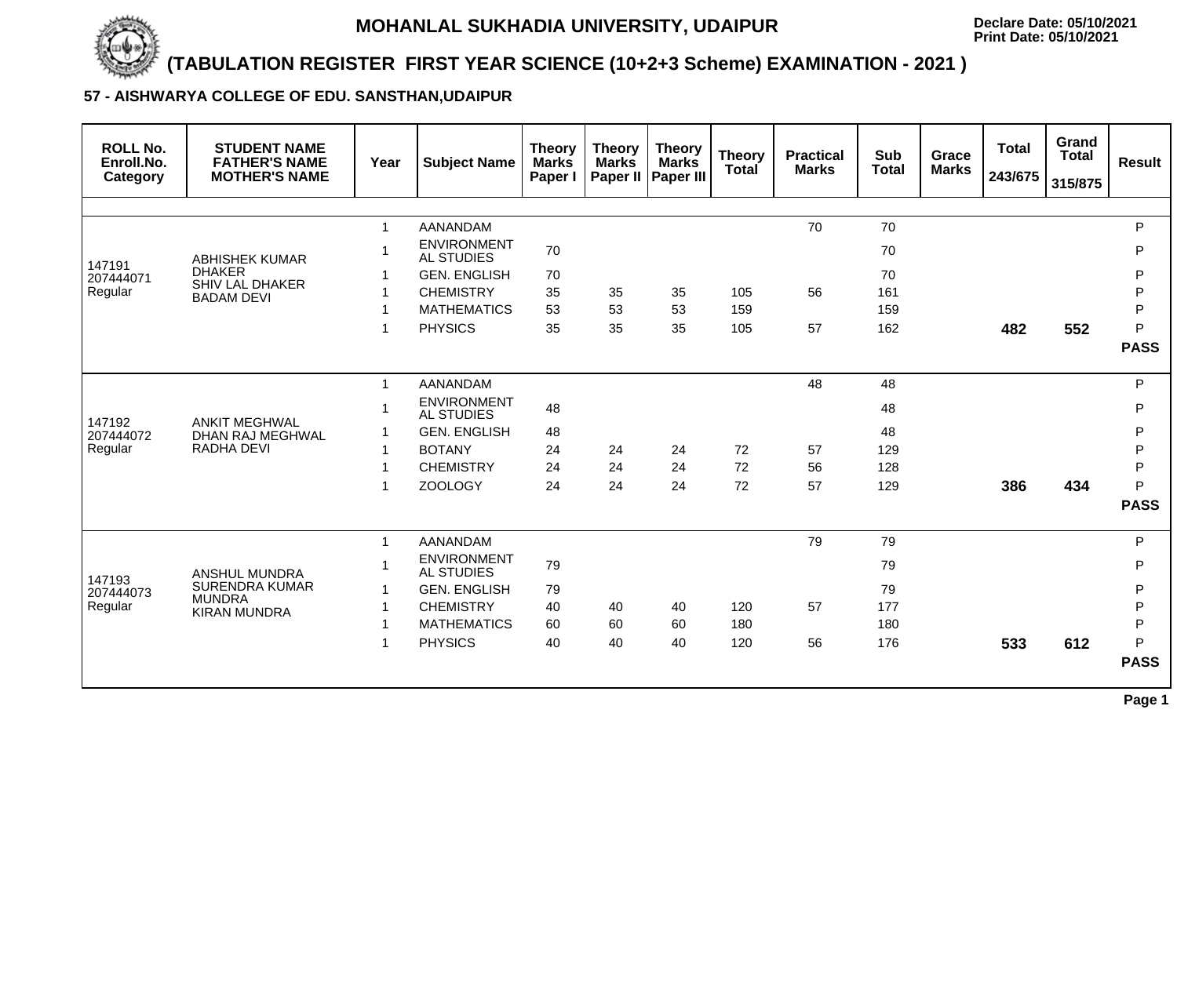

**57 - AISHWARYA COLLEGE OF EDU. SANSTHAN,UDAIPUR**

| <b>ROLL No.</b><br>Enroll.No.<br>Category | <b>STUDENT NAME</b><br><b>FATHER'S NAME</b><br><b>MOTHER'S NAME</b> | Year        | <b>Subject Name</b>                     | <b>Theory</b><br><b>Marks</b><br>Paper I | <b>Theory</b><br><b>Marks</b><br>Paper II | <b>Theory</b><br><b>Marks</b><br><b>Paper III</b> | <b>Theory</b><br><b>Total</b> | <b>Practical</b><br><b>Marks</b> | <b>Sub</b><br><b>Total</b> | Grace<br><b>Marks</b> | <b>Total</b><br>243/675 | Grand<br><b>Total</b><br>315/875 | <b>Result</b> |
|-------------------------------------------|---------------------------------------------------------------------|-------------|-----------------------------------------|------------------------------------------|-------------------------------------------|---------------------------------------------------|-------------------------------|----------------------------------|----------------------------|-----------------------|-------------------------|----------------------------------|---------------|
|                                           |                                                                     |             |                                         |                                          |                                           |                                                   |                               |                                  |                            |                       |                         |                                  |               |
|                                           |                                                                     |             | <b>AANANDAM</b>                         |                                          |                                           |                                                   |                               | 66                               | 66                         |                       |                         |                                  | P             |
|                                           |                                                                     |             | <b>ENVIRONMENT</b><br><b>AL STUDIES</b> | 66                                       |                                           |                                                   |                               |                                  | 66                         |                       |                         |                                  | P             |
| 147194<br>207444074                       | ARADHANA KATARA<br><b>SURESH KATARA</b>                             |             | <b>GEN. ENGLISH</b>                     | 66                                       |                                           |                                                   |                               |                                  | 66                         |                       |                         |                                  | P             |
| Regular                                   | <b>REKHA KATARA</b>                                                 |             | <b>CHEMISTRY</b>                        | 33                                       | 33                                        | 33                                                | 99                            | 63                               | 162                        |                       |                         |                                  | P             |
|                                           |                                                                     |             | <b>MATHEMATICS</b>                      | 49                                       | 49                                        | 49                                                | 147                           |                                  | 147                        |                       |                         |                                  | P             |
|                                           |                                                                     |             | <b>PHYSICS</b>                          | 33                                       | 33                                        | 33                                                | 99                            | 64                               | 163                        |                       | 472                     | 538                              | P             |
|                                           |                                                                     |             |                                         |                                          |                                           |                                                   |                               |                                  |                            |                       |                         |                                  | <b>PASS</b>   |
|                                           |                                                                     |             | <b>AANANDAM</b>                         |                                          |                                           |                                                   |                               | 69                               | 69                         |                       |                         |                                  | P             |
|                                           |                                                                     |             | <b>ENVIRONMENT</b><br><b>AL STUDIES</b> | 69                                       |                                           |                                                   |                               |                                  | 69                         |                       |                         |                                  | P             |
| 147195<br>207444075                       | <b>ARIJEET MEENA</b><br><b>MANSHA RAM MEENA</b>                     |             | <b>GEN. ENGLISH</b>                     | 69                                       |                                           |                                                   |                               |                                  | 69                         |                       |                         |                                  | P             |
| Regular                                   | <b>ASHA MEENA</b>                                                   |             | <b>CHEMISTRY</b>                        | 35                                       | 35                                        | 35                                                | 105                           | 70                               | 175                        |                       |                         |                                  | $\mathsf{P}$  |
|                                           |                                                                     |             | <b>MATHEMATICS</b>                      | 52                                       | 52                                        | 52                                                | 156                           |                                  | 156                        |                       |                         |                                  | P             |
|                                           |                                                                     |             | <b>PHYSICS</b>                          | 35                                       | 35                                        | 35                                                | 105                           | 69                               | 174                        |                       | 505                     | 574                              | P             |
|                                           |                                                                     |             |                                         |                                          |                                           |                                                   |                               |                                  |                            |                       |                         |                                  | <b>PASS</b>   |
|                                           |                                                                     | $\mathbf 1$ | <b>AANANDAM</b>                         |                                          |                                           |                                                   |                               | 74                               | 74                         |                       |                         |                                  | P             |
|                                           | <b>ARJUN DHAKER</b>                                                 |             | <b>ENVIRONMENT</b><br><b>AL STUDIES</b> | 74                                       |                                           |                                                   |                               |                                  | 74                         |                       |                         |                                  | P             |
| 147196<br>207444076                       | PRAKASH CHANDRA                                                     |             | <b>GEN. ENGLISH</b>                     | 74                                       |                                           |                                                   |                               |                                  | 74                         |                       |                         |                                  | P             |
| Regular                                   | <b>DHAKER</b><br><b>SANTOSH BAI DHAKER</b>                          |             | <b>CHEMISTRY</b>                        | 37                                       | 37                                        | 37                                                | 111                           | 56                               | 167                        |                       |                         |                                  | $\mathsf{P}$  |
|                                           |                                                                     |             | <b>MATHEMATICS</b>                      | 55                                       | 55                                        | 55                                                | 165                           |                                  | 165                        |                       |                         |                                  | $\mathsf{P}$  |
|                                           |                                                                     |             | <b>PHYSICS</b>                          | 37                                       | 37                                        | 37                                                | 111                           | 55                               | 166                        |                       | 498                     | 572                              | P             |
|                                           |                                                                     |             |                                         |                                          |                                           |                                                   |                               |                                  |                            |                       |                         |                                  | <b>PASS</b>   |
|                                           |                                                                     |             |                                         |                                          |                                           |                                                   |                               |                                  |                            |                       |                         |                                  | $\sim$        |

**Page 2**

**Declare Date: 05/10/2021 Print Date: 05/10/2021**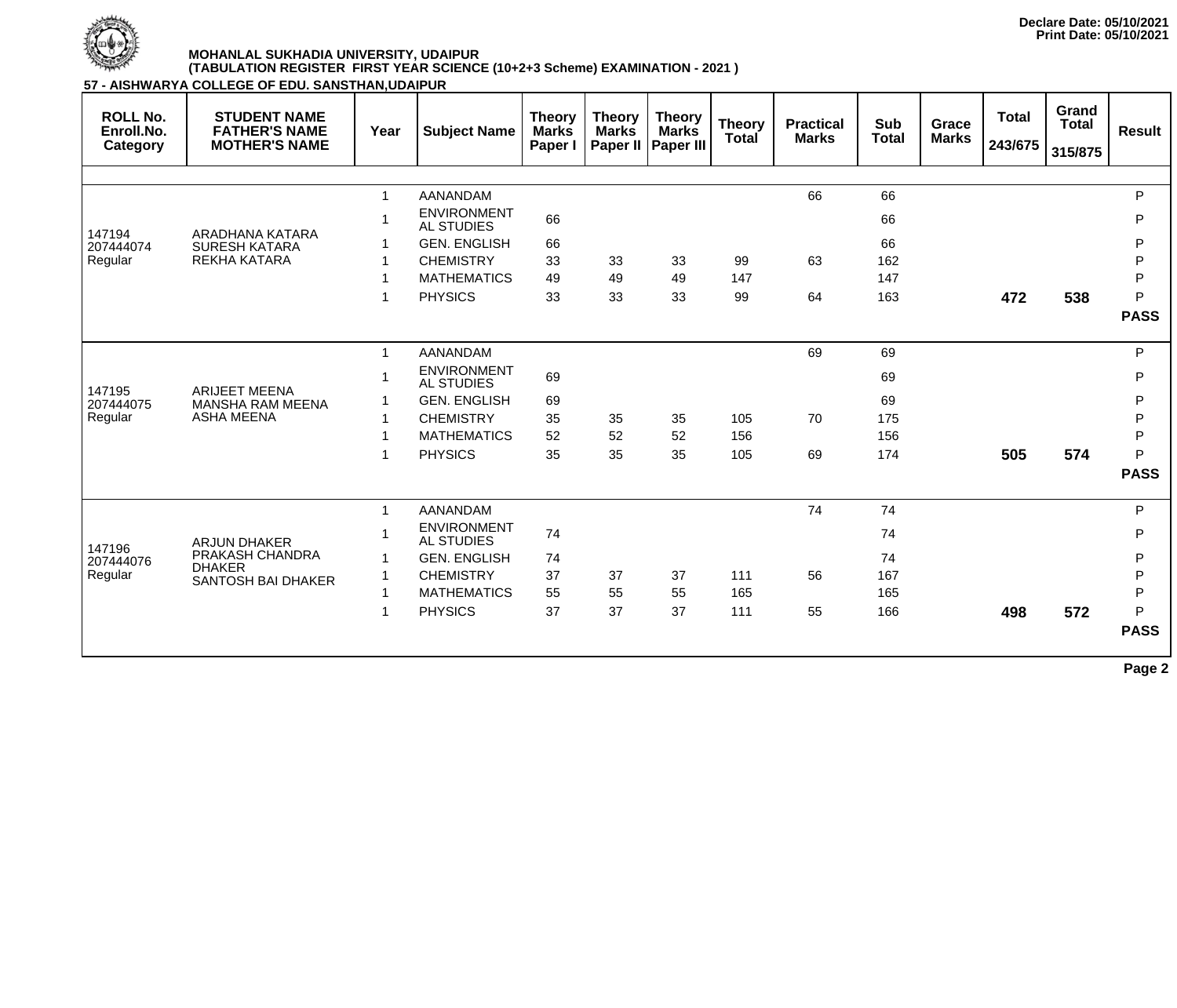

| <b>ROLL No.</b><br>Enroll.No.<br>Category | <b>STUDENT NAME</b><br><b>FATHER'S NAME</b><br><b>MOTHER'S NAME</b> | Year         | <b>Subject Name</b>                     | <b>Theory</b><br><b>Marks</b><br>Paper I | <b>Theory</b><br><b>Marks</b> | <b>Theory</b><br><b>Marks</b><br>Paper II   Paper III | <b>Theory</b><br><b>Total</b> | <b>Practical</b><br><b>Marks</b> | <b>Sub</b><br><b>Total</b> | Grace<br><b>Marks</b> | <b>Total</b><br>243/675 | Grand<br><b>Total</b><br>315/875 | <b>Result</b> |
|-------------------------------------------|---------------------------------------------------------------------|--------------|-----------------------------------------|------------------------------------------|-------------------------------|-------------------------------------------------------|-------------------------------|----------------------------------|----------------------------|-----------------------|-------------------------|----------------------------------|---------------|
|                                           |                                                                     |              |                                         |                                          |                               |                                                       |                               |                                  |                            |                       |                         |                                  |               |
|                                           |                                                                     | $\mathbf 1$  | <b>AANANDAM</b>                         |                                          |                               |                                                       |                               | 61                               | 61                         |                       |                         |                                  | $\mathsf{P}$  |
| 147197                                    | <b>ARJUN SINGH</b>                                                  | 1            | <b>ENVIRONMENT</b><br><b>AL STUDIES</b> | 61                                       |                               |                                                       |                               |                                  | 61                         |                       |                         |                                  | $\mathsf{P}$  |
| 207444077                                 | <b>HARI SINGH</b>                                                   |              | <b>GEN. ENGLISH</b>                     | 61                                       |                               |                                                       |                               |                                  | 61                         |                       |                         |                                  | ${\sf P}$     |
| Regular                                   | <b>FUMBA KANWAR</b>                                                 | $\mathbf 1$  | <b>CHEMISTRY</b>                        | 31                                       | 31                            | 31                                                    | 93                            | 56                               | 149                        |                       |                         |                                  | ${\sf P}$     |
|                                           |                                                                     |              | <b>MATHEMATICS</b>                      | 46                                       | 46                            | 46                                                    | 138                           |                                  | 138                        |                       |                         |                                  | $\mathsf{P}$  |
|                                           |                                                                     | $\mathbf 1$  | <b>PHYSICS</b>                          | 31                                       | 31                            | 31                                                    | 93                            | 54                               | 147                        |                       | 434                     | 495                              | P             |
|                                           |                                                                     |              |                                         |                                          |                               |                                                       |                               |                                  |                            |                       |                         |                                  | <b>PASS</b>   |
|                                           |                                                                     | $\mathbf{1}$ | <b>AANANDAM</b>                         |                                          |                               |                                                       |                               | 69                               | 69                         |                       |                         |                                  | $\mathsf{P}$  |
|                                           |                                                                     | 1            | <b>ENVIRONMENT</b><br><b>AL STUDIES</b> | 69                                       |                               |                                                       |                               |                                  | 69                         |                       |                         |                                  | $\mathsf{P}$  |
| 147198<br>207444078                       | <b>ASHOK KUMAR DHAKER</b><br>AMBA LAL DHAKER                        | $\mathbf 1$  | <b>GEN. ENGLISH</b>                     | 69                                       |                               |                                                       |                               |                                  | 69                         |                       |                         |                                  | ${\sf P}$     |
| Regular                                   | <b>SOHANI DEVI DHAKER</b>                                           | $\mathbf 1$  | <b>BOTANY</b>                           | 35                                       | 35                            | 35                                                    | 105                           | 56                               | 161                        |                       |                         |                                  | ${\sf P}$     |
|                                           |                                                                     | $\mathbf 1$  | <b>CHEMISTRY</b>                        | 35                                       | 35                            | 35                                                    | 105                           | 55                               | 160                        |                       |                         |                                  | $\mathsf{P}$  |
|                                           |                                                                     | 1            | <b>ZOOLOGY</b>                          | 35                                       | 35                            | 35                                                    | 105                           | 56                               | 161                        |                       | 482                     | 551                              | P             |
|                                           |                                                                     |              |                                         |                                          |                               |                                                       |                               |                                  |                            |                       |                         |                                  | <b>PASS</b>   |
|                                           |                                                                     | $\mathbf{1}$ | <b>AANANDAM</b>                         |                                          |                               |                                                       |                               | 65                               | 65                         |                       |                         |                                  | ${\sf P}$     |
|                                           |                                                                     | $\mathbf 1$  | <b>ENVIRONMENT</b><br><b>AL STUDIES</b> | 65                                       |                               |                                                       |                               |                                  | 65                         |                       |                         |                                  | $\mathsf{P}$  |
| 147199<br>207444079                       | <b>ASHOK KUMAR MEENA</b><br><b>KAILASH CHANDRA</b>                  | $\mathbf 1$  | <b>GEN. ENGLISH</b>                     | 65                                       |                               |                                                       |                               |                                  | 65                         |                       |                         |                                  | ${\sf P}$     |
| Regular                                   | <b>SHAMBHU BAI</b>                                                  | $\mathbf 1$  | <b>CHEMISTRY</b>                        | 33                                       | 33                            | 33                                                    | 99                            | 57                               | 156                        |                       |                         |                                  | $\sf P$       |
|                                           |                                                                     | 1            | <b>MATHEMATICS</b>                      | 49                                       | 49                            | 49                                                    | 147                           |                                  | 147                        |                       |                         |                                  | $\mathsf{P}$  |
|                                           |                                                                     | 1            | <b>PHYSICS</b>                          | 33                                       | 33                            | 33                                                    | 99                            | 56                               | 155                        |                       | 458                     | 523                              | P             |
|                                           |                                                                     |              |                                         |                                          |                               |                                                       |                               |                                  |                            |                       |                         |                                  | <b>PASS</b>   |
|                                           |                                                                     |              |                                         |                                          |                               |                                                       |                               |                                  |                            |                       |                         |                                  | Page 3        |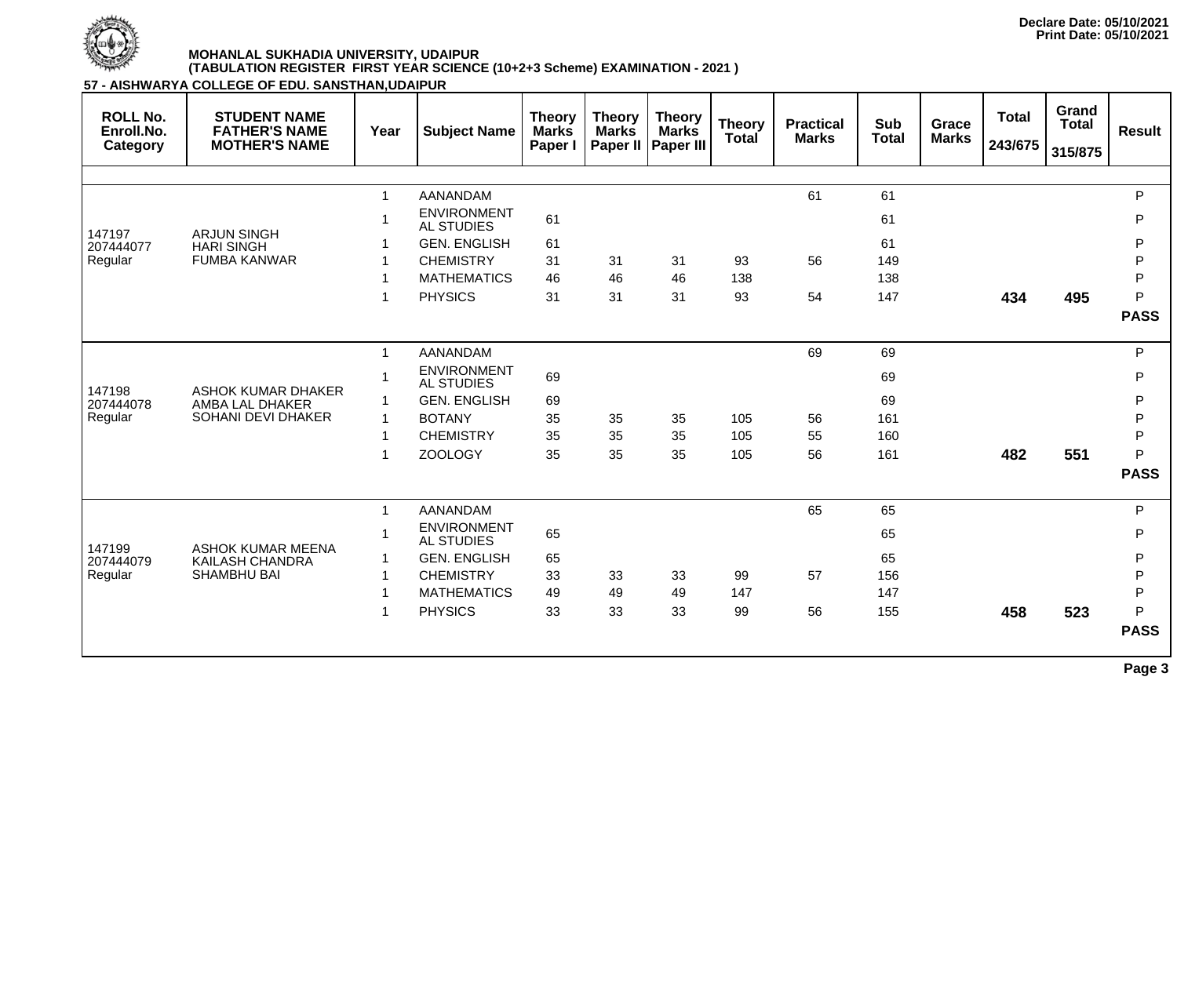

**57 - AISHWARYA COLLEGE OF EDU. SANSTHAN,UDAIPUR**

| <b>ROLL No.</b><br>Enroll.No.<br>Category | <b>STUDENT NAME</b><br><b>FATHER'S NAME</b><br><b>MOTHER'S NAME</b> | Year         | <b>Subject Name</b>                     | <b>Theory</b><br><b>Marks</b><br>Paper I | <b>Theory</b><br><b>Marks</b><br>Paper II | <b>Theory</b><br><b>Marks</b><br><b>Paper III</b> | <b>Theory</b><br><b>Total</b> | <b>Practical</b><br><b>Marks</b> | <b>Sub</b><br><b>Total</b> | Grace<br><b>Marks</b> | <b>Total</b><br>243/675 | Grand<br><b>Total</b><br>315/875 | <b>Result</b> |
|-------------------------------------------|---------------------------------------------------------------------|--------------|-----------------------------------------|------------------------------------------|-------------------------------------------|---------------------------------------------------|-------------------------------|----------------------------------|----------------------------|-----------------------|-------------------------|----------------------------------|---------------|
|                                           |                                                                     |              |                                         |                                          |                                           |                                                   |                               |                                  |                            |                       |                         |                                  |               |
|                                           |                                                                     | $\mathbf{1}$ | <b>AANANDAM</b>                         |                                          |                                           |                                                   |                               | 71                               | 71                         |                       |                         |                                  | P             |
|                                           |                                                                     |              | <b>ENVIRONMENT</b><br><b>AL STUDIES</b> | 71                                       |                                           |                                                   |                               |                                  | 71                         |                       |                         |                                  | P             |
| 147200<br>207444080                       | <b>BABU LAL DHAKAR</b><br><b>MOHAN LAL DHAKAR</b>                   |              | <b>GEN. ENGLISH</b>                     | 71                                       |                                           |                                                   |                               |                                  | 71                         |                       |                         |                                  | P             |
| Regular                                   | <b>MANJU DEVI</b>                                                   |              | <b>BOTANY</b>                           | 36                                       | 36                                        | 36                                                | 108                           | 58                               | 166                        |                       |                         |                                  | $\mathsf{P}$  |
|                                           |                                                                     |              | <b>CHEMISTRY</b>                        | 36                                       | 36                                        | 36                                                | 108                           | 57                               | 165                        |                       |                         |                                  | P             |
|                                           |                                                                     |              | <b>ZOOLOGY</b>                          | 36                                       | 36                                        | 36                                                | 108                           | 58                               | 166                        |                       | 497                     | 568                              | P             |
|                                           |                                                                     |              |                                         |                                          |                                           |                                                   |                               |                                  |                            |                       |                         |                                  | <b>PASS</b>   |
|                                           |                                                                     | $\mathbf{1}$ | <b>AANANDAM</b>                         |                                          |                                           |                                                   |                               | 64                               | 64                         |                       |                         |                                  | P             |
|                                           |                                                                     |              | <b>ENVIRONMENT</b><br>AL STUDIES        | 64                                       |                                           |                                                   |                               |                                  | 64                         |                       |                         |                                  | P             |
| 147201<br>207444081                       | <b>BABU LAL DHAKER</b><br><b>CHHAGAN LAL DHAKER</b>                 |              | <b>GEN. ENGLISH</b>                     | 64                                       |                                           |                                                   |                               |                                  | 64                         |                       |                         |                                  | P             |
| Regular                                   | <b>KANTA BAI</b>                                                    |              | <b>BOTANY</b>                           | 32                                       | 32                                        | 32                                                | 96                            | 58                               | 154                        |                       |                         |                                  | $\mathsf{P}$  |
|                                           |                                                                     |              | <b>CHEMISTRY</b>                        | 32                                       | 32                                        | 32                                                | 96                            | 57                               | 153                        |                       |                         |                                  | P             |
|                                           |                                                                     |              | <b>ZOOLOGY</b>                          | 32                                       | 32                                        | 32                                                | 96                            | 57                               | 153                        |                       | 460                     | 524                              | P             |
|                                           |                                                                     |              |                                         |                                          |                                           |                                                   |                               |                                  |                            |                       |                         |                                  | <b>PASS</b>   |
|                                           |                                                                     | $\mathbf{1}$ | <b>AANANDAM</b>                         |                                          |                                           |                                                   |                               | 72                               | 72                         |                       |                         |                                  | P             |
|                                           |                                                                     |              | <b>ENVIRONMENT</b><br><b>AL STUDIES</b> | 72                                       |                                           |                                                   |                               |                                  | 72                         |                       |                         |                                  | P             |
| 147202<br>207444082                       | <b>BANWARI LAL DHAKER</b><br><b>SHOBHA LAL</b>                      |              | <b>GEN. ENGLISH</b>                     | 72                                       |                                           |                                                   |                               |                                  | 72                         |                       |                         |                                  | $\mathsf{P}$  |
| Regular                                   | <b>SHANTI BAI</b>                                                   |              | <b>BOTANY</b>                           | 36                                       | 36                                        | 36                                                | 108                           | 59                               | 167                        |                       |                         |                                  | P             |
|                                           |                                                                     |              | <b>CHEMISTRY</b>                        | 36                                       | 36                                        | 36                                                | 108                           | 58                               | 166                        |                       |                         |                                  | P             |
|                                           |                                                                     |              | <b>ZOOLOGY</b>                          | 36                                       | 36                                        | 36                                                | 108                           | 58                               | 166                        |                       | 499                     | 571                              | P             |
|                                           |                                                                     |              |                                         |                                          |                                           |                                                   |                               |                                  |                            |                       |                         |                                  | <b>PASS</b>   |
|                                           |                                                                     |              |                                         |                                          |                                           |                                                   |                               |                                  |                            |                       |                         |                                  |               |

**Page 4**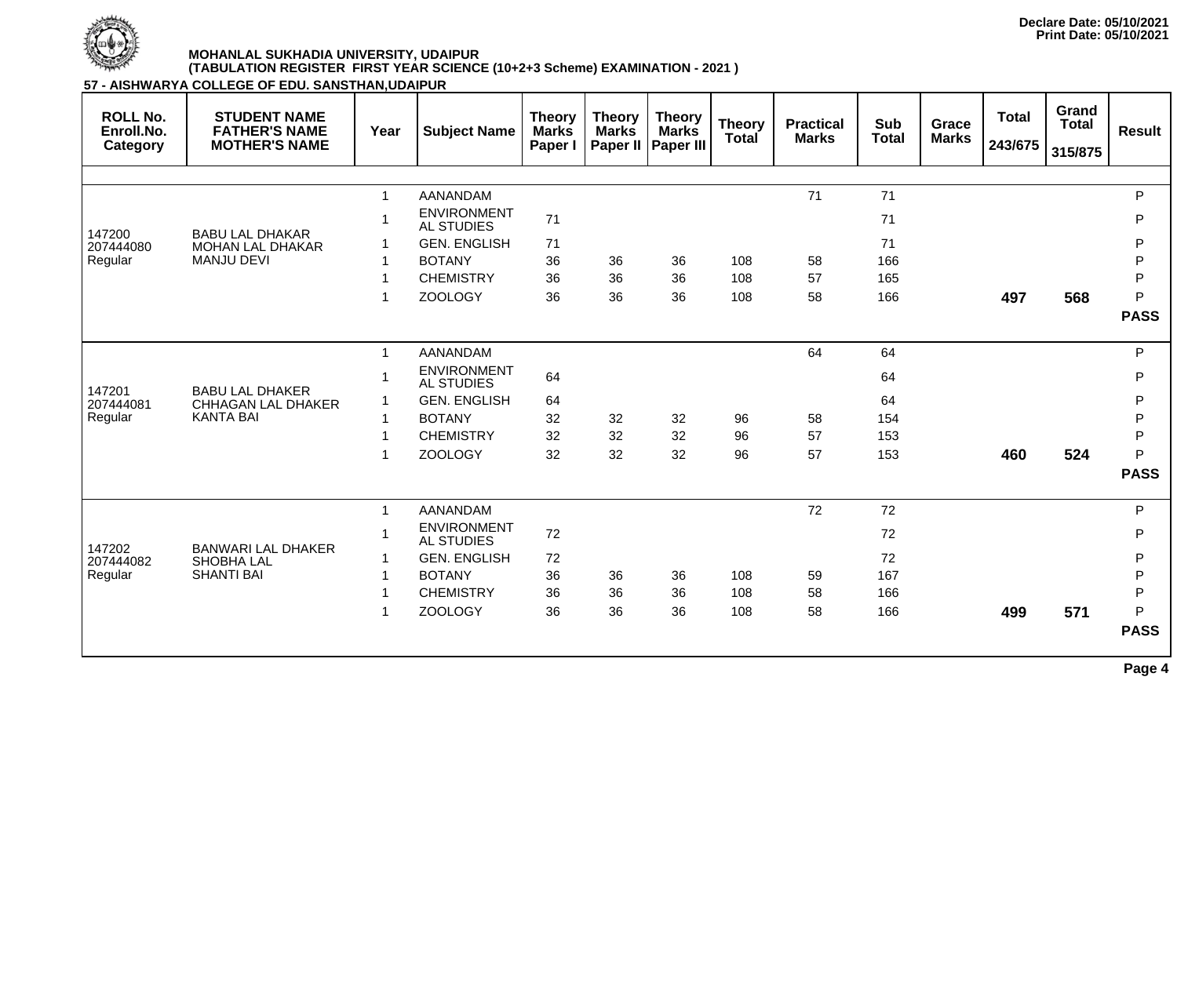

**57 - AISHWARYA COLLEGE OF EDU. SANSTHAN,UDAIPUR**

| <b>ROLL No.</b><br>Enroll.No.<br>Category | <b>STUDENT NAME</b><br><b>FATHER'S NAME</b><br><b>MOTHER'S NAME</b> | Year                 | <b>Subject Name</b>                     | <b>Theory</b><br><b>Marks</b><br>Paper I | <b>Theory</b><br><b>Marks</b><br>Paper II | <b>Theory</b><br><b>Marks</b><br><b>Paper III</b> | <b>Theory</b><br><b>Total</b> | <b>Practical</b><br><b>Marks</b> | <b>Sub</b><br><b>Total</b> | Grace<br><b>Marks</b> | <b>Total</b><br>243/675 | Grand<br><b>Total</b><br>315/875 | <b>Result</b> |
|-------------------------------------------|---------------------------------------------------------------------|----------------------|-----------------------------------------|------------------------------------------|-------------------------------------------|---------------------------------------------------|-------------------------------|----------------------------------|----------------------------|-----------------------|-------------------------|----------------------------------|---------------|
|                                           |                                                                     |                      |                                         |                                          |                                           |                                                   |                               |                                  |                            |                       |                         |                                  |               |
|                                           |                                                                     | $\mathbf{1}$         | <b>AANANDAM</b>                         |                                          |                                           |                                                   |                               | 61                               | 61                         |                       |                         |                                  | P             |
|                                           |                                                                     |                      | <b>ENVIRONMENT</b><br><b>AL STUDIES</b> | 61                                       |                                           |                                                   |                               |                                  | 61                         |                       |                         |                                  | P             |
| 147203                                    | <b>DEEPAK KUMAR DHAKER</b>                                          |                      | <b>GEN. ENGLISH</b>                     | 61                                       |                                           |                                                   |                               |                                  | 61                         |                       |                         |                                  | P             |
| 207444083<br>Regular                      | OM PRAKASH DHAKER<br><b>MANGI BAI</b>                               |                      | <b>BOTANY</b>                           | 31                                       | 31                                        | 31                                                | 93                            | 62                               | 155                        |                       |                         |                                  | P             |
|                                           |                                                                     |                      | <b>CHEMISTRY</b>                        | 31                                       | 31                                        | 31                                                | 93                            | 63                               | 156                        |                       |                         |                                  | P             |
|                                           |                                                                     |                      | <b>ZOOLOGY</b>                          | 31                                       | 31                                        | 31                                                | 93                            | 64                               | 157                        |                       | 468                     | 529                              | P             |
|                                           |                                                                     |                      |                                         |                                          |                                           |                                                   |                               |                                  |                            |                       |                         |                                  | <b>PASS</b>   |
|                                           |                                                                     | $\blacktriangleleft$ | <b>AANANDAM</b>                         |                                          |                                           |                                                   |                               | 55                               | 55                         |                       |                         |                                  | P             |
|                                           | <b>DEEPAK KUMAR</b>                                                 |                      | <b>ENVIRONMENT</b><br><b>AL STUDIES</b> | 55                                       |                                           |                                                   |                               |                                  | 55                         |                       |                         |                                  | P             |
| 147204<br>207444084                       | <b>KALASUA</b>                                                      |                      | <b>GEN. ENGLISH</b>                     | 55                                       |                                           |                                                   |                               |                                  | 55                         |                       |                         |                                  | P             |
| Regular                                   | DHULIYA KALASUA<br><b>SAVITA DEVI</b>                               |                      | <b>CHEMISTRY</b>                        | 28                                       | 28                                        | 28                                                | 84                            | 63                               | 147                        |                       |                         |                                  | $\mathsf{P}$  |
|                                           |                                                                     |                      | <b>MATHEMATICS</b>                      | 41                                       | 41                                        | 41                                                | 123                           |                                  | 123                        |                       |                         |                                  | $\mathsf{P}$  |
|                                           |                                                                     |                      | <b>PHYSICS</b>                          | 28                                       | 28                                        | 28                                                | 84                            | 64                               | 148                        |                       | 418                     | 473                              | P             |
|                                           |                                                                     |                      |                                         |                                          |                                           |                                                   |                               |                                  |                            |                       |                         |                                  | <b>PASS</b>   |
|                                           |                                                                     | $\blacktriangleleft$ | <b>AANANDAM</b>                         |                                          |                                           |                                                   |                               | 76                               | 76                         |                       |                         |                                  | P             |
|                                           |                                                                     |                      | <b>ENVIRONMENT</b><br><b>AL STUDIES</b> | 76                                       |                                           |                                                   |                               |                                  | 76                         |                       |                         |                                  | P             |
| 147205<br>207444085                       | <b>DEEPAK PATIDAR</b><br>PRAKASH PATIDAR                            |                      | <b>GEN. ENGLISH</b>                     | 76                                       |                                           |                                                   |                               |                                  | 76                         |                       |                         |                                  | P             |
| Regular                                   | <b>SEEMA PATIDAR</b>                                                |                      | <b>CHEMISTRY</b>                        | 38                                       | 38                                        | 38                                                | 114                           | 56                               | 170                        |                       |                         |                                  | $\mathsf{P}$  |
|                                           |                                                                     |                      | <b>MATHEMATICS</b>                      | 57                                       | 57                                        | 57                                                | 171                           |                                  | 171                        |                       |                         |                                  | $\mathsf{P}$  |
|                                           |                                                                     |                      | <b>PHYSICS</b>                          | 38                                       | 38                                        | 38                                                | 114                           | 55                               | 169                        |                       | 510                     | 586                              | P             |
|                                           |                                                                     |                      |                                         |                                          |                                           |                                                   |                               |                                  |                            |                       |                         |                                  | <b>PASS</b>   |
|                                           |                                                                     |                      |                                         |                                          |                                           |                                                   |                               |                                  |                            |                       |                         |                                  | $\sim$        |

**Page 5**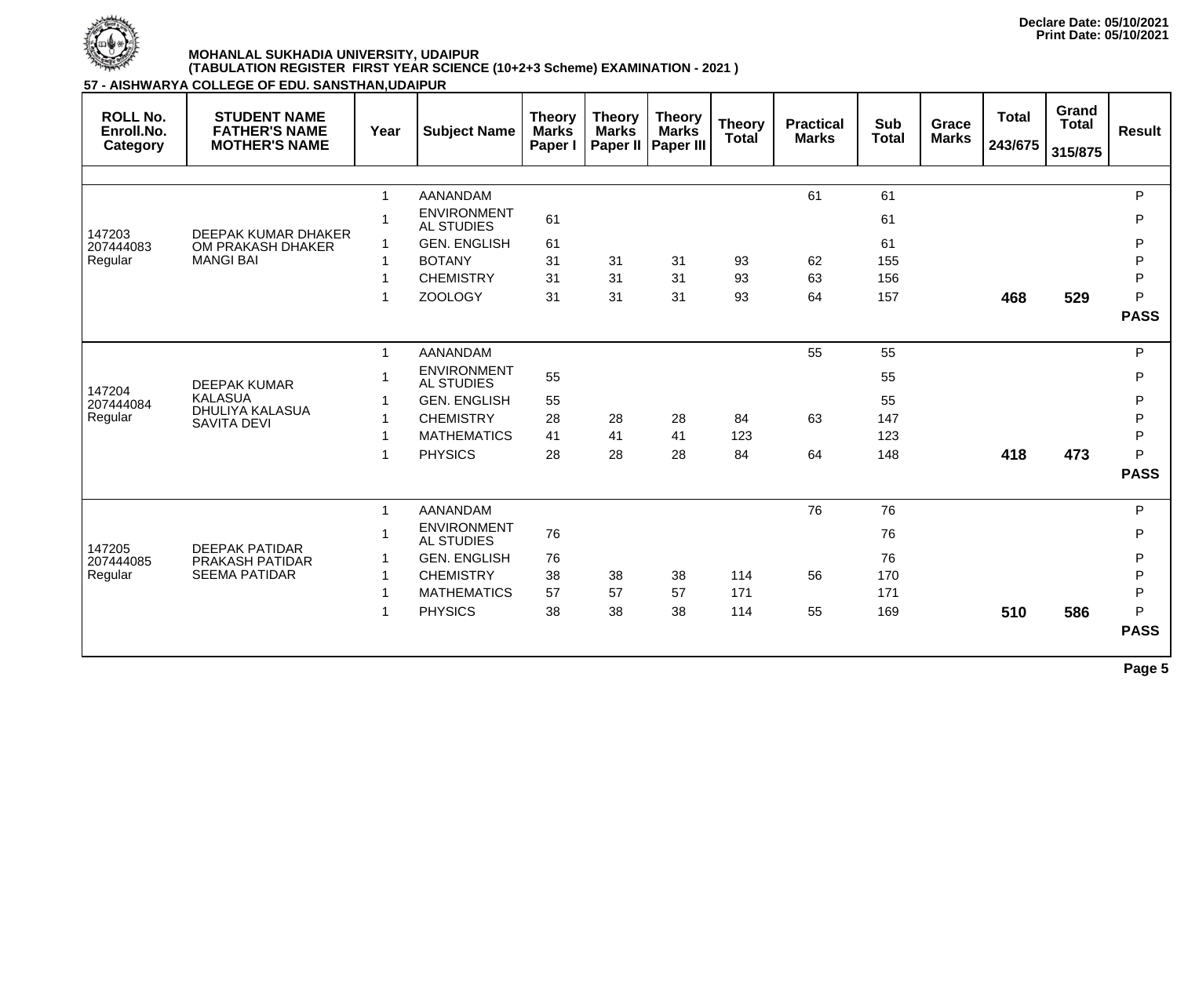

**57 - AISHWARYA COLLEGE OF EDU. SANSTHAN,UDAIPUR**

| <b>ROLL No.</b><br>Enroll.No.<br>Category | <b>STUDENT NAME</b><br><b>FATHER'S NAME</b><br><b>MOTHER'S NAME</b> | Year         | <b>Subject Name</b>                     | <b>Theory</b><br><b>Marks</b><br>Paper I | <b>Theory</b><br><b>Marks</b><br>Paper II | <b>Theory</b><br><b>Marks</b><br><b>Paper III</b> | <b>Theory</b><br><b>Total</b> | <b>Practical</b><br><b>Marks</b> | <b>Sub</b><br><b>Total</b> | Grace<br><b>Marks</b> | <b>Total</b><br>243/675 | Grand<br><b>Total</b><br>315/875 | <b>Result</b> |
|-------------------------------------------|---------------------------------------------------------------------|--------------|-----------------------------------------|------------------------------------------|-------------------------------------------|---------------------------------------------------|-------------------------------|----------------------------------|----------------------------|-----------------------|-------------------------|----------------------------------|---------------|
|                                           |                                                                     |              |                                         |                                          |                                           |                                                   |                               |                                  |                            |                       |                         |                                  |               |
|                                           |                                                                     | $\mathbf{1}$ | <b>AANANDAM</b>                         |                                          |                                           |                                                   |                               | 59                               | 59                         |                       |                         |                                  | P             |
|                                           | <b>DHANPAL DODIYAR</b>                                              |              | <b>ENVIRONMENT</b><br><b>AL STUDIES</b> | 59                                       |                                           |                                                   |                               |                                  | 59                         |                       |                         |                                  | P             |
| 147206<br>207444086                       | <b>KAILASH CHANDRA</b>                                              |              | <b>GEN. ENGLISH</b>                     | 59                                       |                                           |                                                   |                               |                                  | 59                         |                       |                         |                                  | P             |
| Regular                                   | <b>DODIYAR</b><br><b>ANJU</b>                                       |              | <b>CHEMISTRY</b>                        | 30                                       | 30                                        | 30                                                | 90                            | 57                               | 147                        |                       |                         |                                  | P             |
|                                           |                                                                     |              | <b>MATHEMATICS</b>                      | 45                                       | 45                                        | 45                                                | 135                           |                                  | 135                        |                       |                         |                                  | P             |
|                                           |                                                                     |              | <b>PHYSICS</b>                          | 30                                       | 30                                        | 30                                                | 90                            | 56                               | 146                        |                       | 428                     | 487                              | P             |
|                                           |                                                                     |              |                                         |                                          |                                           |                                                   |                               |                                  |                            |                       |                         |                                  | <b>PASS</b>   |
|                                           |                                                                     |              | <b>AANANDAM</b>                         |                                          |                                           |                                                   |                               | 79                               | 79                         |                       |                         |                                  | P             |
|                                           |                                                                     |              | <b>ENVIRONMENT</b><br><b>AL STUDIES</b> | 79                                       |                                           |                                                   |                               |                                  | 79                         |                       |                         |                                  | P             |
| 147207<br>207444087                       | <b>GOVARAM</b><br><b>NARAYAN LAL</b>                                |              | <b>GEN. ENGLISH</b>                     | 79                                       |                                           |                                                   |                               |                                  | 79                         |                       |                         |                                  | P             |
| Regular                                   | <b>AMIYA DEVI</b>                                                   |              | <b>CHEMISTRY</b>                        | 40                                       | 40                                        | 40                                                | 120                           | 63                               | 183                        |                       |                         |                                  | P             |
|                                           |                                                                     |              | <b>MATHEMATICS</b>                      | 60                                       | 60                                        | 60                                                | 180                           |                                  | 180                        |                       |                         |                                  | P             |
|                                           |                                                                     |              | <b>PHYSICS</b>                          | 40                                       | 40                                        | 40                                                | 120                           | 62                               | 182                        |                       | 545                     | 624                              | P             |
|                                           |                                                                     |              |                                         |                                          |                                           |                                                   |                               |                                  |                            |                       |                         |                                  | <b>PASS</b>   |
|                                           |                                                                     | $\mathbf{1}$ | <b>AANANDAM</b>                         |                                          |                                           |                                                   |                               | 56                               | 56                         |                       |                         |                                  | P             |
|                                           |                                                                     |              | <b>ENVIRONMENT</b><br><b>AL STUDIES</b> | 56                                       |                                           |                                                   |                               |                                  | 56                         |                       |                         |                                  | P             |
| 147208<br>207444088                       | <b>HARDIK NATH YOGI</b><br><b>ISHWAR NATH YOGI</b>                  |              | <b>GEN. ENGLISH</b>                     | 56                                       |                                           |                                                   |                               |                                  | 56                         |                       |                         |                                  | P             |
| Regular                                   | <b>KAILASH DEVI</b>                                                 |              | <b>CHEMISTRY</b>                        | 28                                       | 28                                        | 28                                                | 84                            | 55                               | 139                        |                       |                         |                                  | P             |
|                                           |                                                                     |              | <b>MATHEMATICS</b>                      | 42                                       | 42                                        | 42                                                | 126                           |                                  | 126                        |                       |                         |                                  | P             |
|                                           |                                                                     |              | <b>PHYSICS</b>                          | 28                                       | 28                                        | 28                                                | 84                            | 56                               | 140                        |                       | 405                     | 461                              | P             |
|                                           |                                                                     |              |                                         |                                          |                                           |                                                   |                               |                                  |                            |                       |                         |                                  | <b>PASS</b>   |
|                                           |                                                                     |              |                                         |                                          |                                           |                                                   |                               |                                  |                            |                       |                         |                                  |               |

**Page 6**

**Declare Date: 05/10/2021 Print Date: 05/10/2021**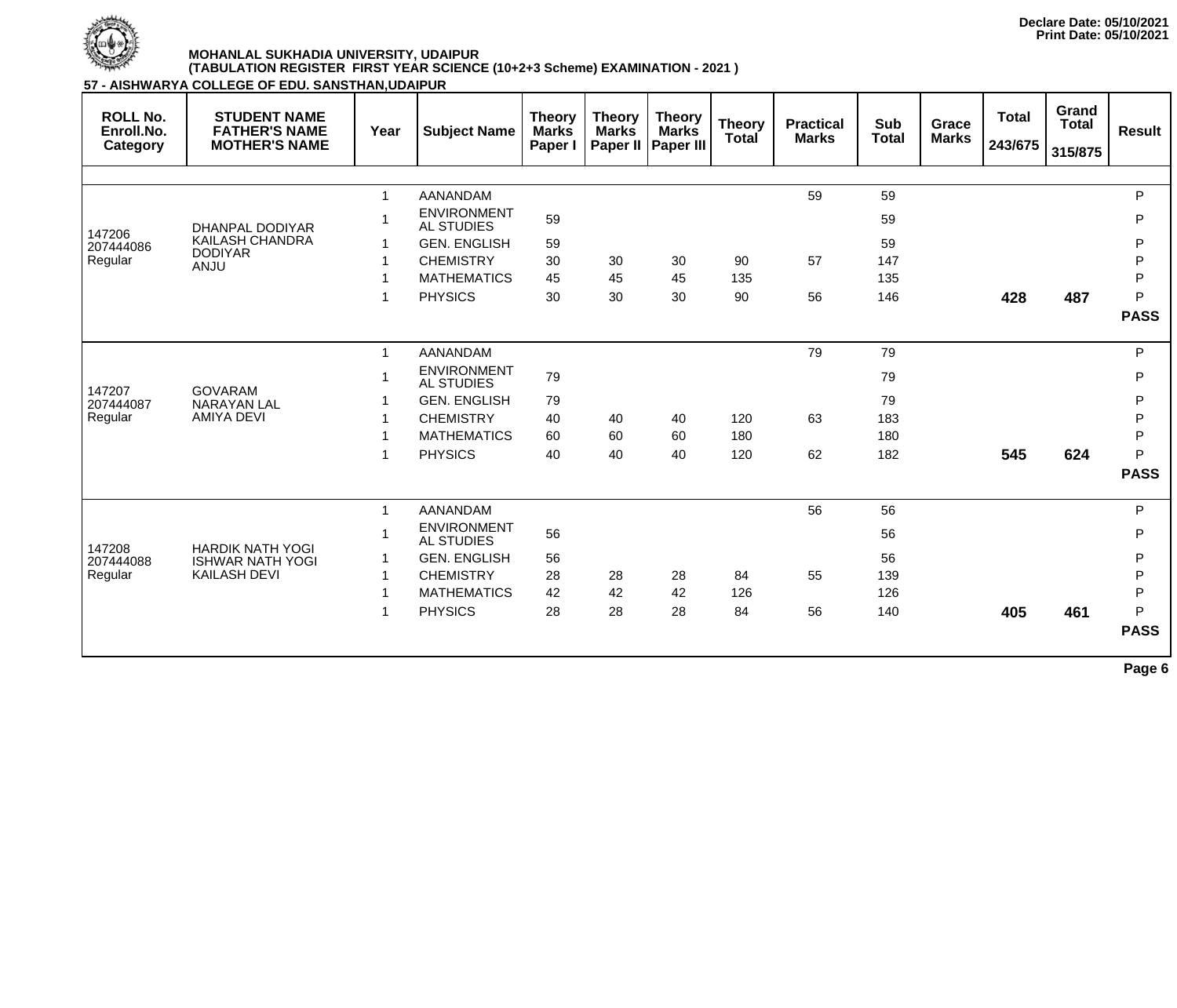

**57 - AISHWARYA COLLEGE OF EDU. SANSTHAN,UDAIPUR**

| <b>ROLL No.</b><br>Enroll.No.<br>Category | <b>STUDENT NAME</b><br><b>FATHER'S NAME</b><br><b>MOTHER'S NAME</b> | Year                 | <b>Subject Name</b>                     | <b>Theory</b><br><b>Marks</b><br>Paper I | <b>Theory</b><br><b>Marks</b><br>Paper II | <b>Theory</b><br><b>Marks</b><br><b>Paper III</b> | <b>Theory</b><br><b>Total</b> | <b>Practical</b><br><b>Marks</b> | <b>Sub</b><br><b>Total</b> | <b>Grace</b><br><b>Marks</b> | <b>Total</b><br>243/675 | Grand<br><b>Total</b><br>315/875 | <b>Result</b> |
|-------------------------------------------|---------------------------------------------------------------------|----------------------|-----------------------------------------|------------------------------------------|-------------------------------------------|---------------------------------------------------|-------------------------------|----------------------------------|----------------------------|------------------------------|-------------------------|----------------------------------|---------------|
|                                           |                                                                     |                      |                                         |                                          |                                           |                                                   |                               |                                  |                            |                              |                         |                                  |               |
|                                           |                                                                     | $\mathbf{1}$         | <b>AANANDAM</b>                         |                                          |                                           |                                                   |                               | 62                               | 62                         |                              |                         |                                  | P             |
| 147209                                    | <b>HIMANSHU MEENA</b>                                               | -1                   | <b>ENVIRONMENT</b><br><b>AL STUDIES</b> | 62                                       |                                           |                                                   |                               |                                  | 62                         |                              |                         |                                  | P             |
| 207444089                                 | <b>KANTILAL MEENA</b>                                               |                      | <b>GEN. ENGLISH</b>                     | 62                                       |                                           |                                                   |                               |                                  | 62                         |                              |                         |                                  | P             |
| Regular                                   | <b>CHANCHAL DEVI</b>                                                |                      | <b>BOTANY</b>                           | 31                                       | 31                                        | 31                                                | 93                            | 55                               | 148                        |                              |                         |                                  | $\mathsf{P}$  |
|                                           |                                                                     | -1                   | <b>CHEMISTRY</b>                        | 31                                       | 31                                        | 31                                                | 93                            | 54                               | 147                        |                              |                         |                                  | P             |
|                                           |                                                                     | $\blacktriangleleft$ | <b>ZOOLOGY</b>                          | 31                                       | 31                                        | 31                                                | 93                            | 55                               | 148                        |                              | 443                     | 505                              | P             |
|                                           |                                                                     |                      |                                         |                                          |                                           |                                                   |                               |                                  |                            |                              |                         |                                  | <b>PASS</b>   |
|                                           |                                                                     | $\mathbf{1}$         | AANANDAM                                |                                          |                                           |                                                   |                               | 59                               | 59                         |                              |                         |                                  | P             |
|                                           |                                                                     | $\blacktriangleleft$ | <b>ENVIRONMENT</b><br><b>AL STUDIES</b> | 59                                       |                                           |                                                   |                               |                                  | 59                         |                              |                         |                                  | P             |
| 147210<br>207444090                       | <b>HRITIK KHOKHRIYA</b><br><b>VINOD KHOKHRIYA</b>                   |                      | <b>GEN. ENGLISH</b>                     | 59                                       |                                           |                                                   |                               |                                  | 59                         |                              |                         |                                  | P             |
| Regular                                   | <b>ASHA KHOKHRIYA</b>                                               | $\mathbf 1$          | <b>BOTANY</b>                           | 30                                       | 30                                        | 30                                                | 90                            | 56                               | 146                        |                              |                         |                                  | $\mathsf{P}$  |
|                                           |                                                                     | 1                    | <b>CHEMISTRY</b>                        | 30                                       | 30                                        | 30                                                | 90                            | 55                               | 145                        |                              |                         |                                  | P             |
|                                           |                                                                     | 1                    | <b>ZOOLOGY</b>                          | 30                                       | 30                                        | 30                                                | 90                            | 56                               | 146                        |                              | 437                     | 496                              | P             |
|                                           |                                                                     |                      |                                         |                                          |                                           |                                                   |                               |                                  |                            |                              |                         |                                  | <b>PASS</b>   |
|                                           |                                                                     | $\mathbf{1}$         | <b>AANANDAM</b>                         |                                          |                                           |                                                   |                               | 79                               | 79                         |                              |                         |                                  | P             |
|                                           | <b>JAHNAVI JOSHI</b>                                                |                      | <b>ENVIRONMENT</b><br><b>AL STUDIES</b> | 79                                       |                                           |                                                   |                               |                                  | 79                         |                              |                         |                                  | P             |
| 147211<br>207444091                       | <b>ANIL KUMAR JOSHI</b>                                             |                      | <b>GEN. ENGLISH</b>                     | 79                                       |                                           |                                                   |                               |                                  | 79                         |                              |                         |                                  | P             |
| Regular                                   | <b>SANDHYA JOSHI</b>                                                |                      | <b>BOTANY</b>                           | 40                                       | 40                                        | 40                                                | 120                           | 69                               | 189                        |                              |                         |                                  | P             |
|                                           |                                                                     |                      | <b>CHEMISTRY</b>                        | 40                                       | 40                                        | 40                                                | 120                           | 68                               | 188                        |                              |                         |                                  | $\mathsf{P}$  |
|                                           |                                                                     | 1                    | <b>ZOOLOGY</b>                          | 40                                       | 40                                        | 40                                                | 120                           | 69                               | 189                        |                              | 566                     | 645                              | P             |
|                                           |                                                                     |                      |                                         |                                          |                                           |                                                   |                               |                                  |                            |                              |                         |                                  | <b>PASS</b>   |
|                                           |                                                                     |                      |                                         |                                          |                                           |                                                   |                               |                                  |                            |                              |                         |                                  |               |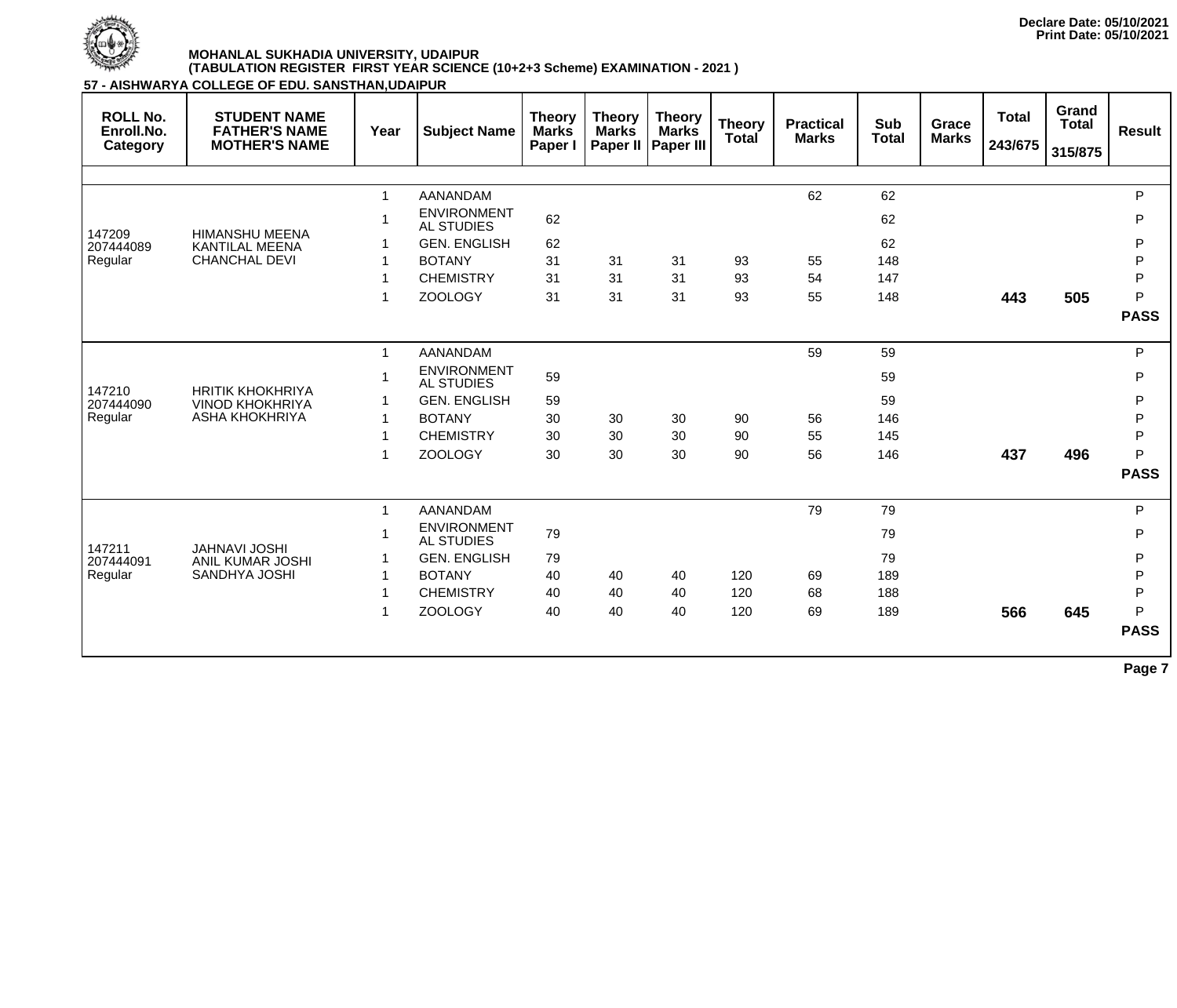

**57 - AISHWARYA COLLEGE OF EDU. SANSTHAN,UDAIPUR**

| <b>ROLL No.</b><br>Enroll.No.<br>Category | <b>STUDENT NAME</b><br><b>FATHER'S NAME</b><br><b>MOTHER'S NAME</b> | Year                 | <b>Subject Name</b>                     | <b>Theory</b><br><b>Marks</b><br>Paper I | <b>Theory</b><br><b>Marks</b><br>Paper II | <b>Theory</b><br><b>Marks</b><br><b>Paper III</b> | <b>Theory</b><br><b>Total</b> | <b>Practical</b><br><b>Marks</b> | <b>Sub</b><br><b>Total</b> | <b>Grace</b><br><b>Marks</b> | <b>Total</b><br>243/675 | Grand<br><b>Total</b><br>315/875 | <b>Result</b> |
|-------------------------------------------|---------------------------------------------------------------------|----------------------|-----------------------------------------|------------------------------------------|-------------------------------------------|---------------------------------------------------|-------------------------------|----------------------------------|----------------------------|------------------------------|-------------------------|----------------------------------|---------------|
|                                           |                                                                     |                      |                                         |                                          |                                           |                                                   |                               |                                  |                            |                              |                         |                                  |               |
|                                           |                                                                     |                      | <b>AANANDAM</b>                         |                                          |                                           |                                                   |                               | 76                               | 76                         |                              |                         |                                  | P             |
| 147212                                    | <b>KAVITA DHAKAR</b>                                                |                      | <b>ENVIRONMENT</b><br><b>AL STUDIES</b> | 76                                       |                                           |                                                   |                               |                                  | 76                         |                              |                         |                                  | P             |
| 207444092                                 | <b>DEVI LAL DHAKAR</b>                                              |                      | <b>GEN. ENGLISH</b>                     | 76                                       |                                           |                                                   |                               |                                  | 76                         |                              |                         |                                  | P             |
| Regular                                   | <b>KAILASHI BAI</b>                                                 |                      | <b>BOTANY</b>                           | 38                                       | 38                                        | 38                                                | 114                           | 57                               | 171                        |                              |                         |                                  | $\mathsf{P}$  |
|                                           |                                                                     |                      | <b>CHEMISTRY</b>                        | 38                                       | 38                                        | 38                                                | 114                           | 56                               | 170                        |                              |                         |                                  | $\mathsf{P}$  |
|                                           |                                                                     |                      | <b>ZOOLOGY</b>                          | 38                                       | 38                                        | 38                                                | 114                           | 57                               | 171                        |                              | 512                     | 588                              | P             |
|                                           |                                                                     |                      |                                         |                                          |                                           |                                                   |                               |                                  |                            |                              |                         |                                  | <b>PASS</b>   |
|                                           |                                                                     | $\mathbf 1$          | AANANDAM                                |                                          |                                           |                                                   |                               | $- -$                            | $\overline{0}$             |                              |                         |                                  | F             |
|                                           |                                                                     |                      | <b>ENVIRONMENT</b><br><b>AL STUDIES</b> | $\overline{\phantom{m}}$                 |                                           |                                                   |                               |                                  | $\mathbf 0$                |                              |                         |                                  | F             |
| 147213<br>207444093                       | <b>KAVYA PAGARIA</b><br><b>AMIT PAGARIA</b>                         |                      | <b>GEN. ENGLISH</b>                     | $\overline{\phantom{a}}$                 |                                           |                                                   |                               |                                  | $\mathbf 0$                |                              |                         |                                  | F             |
| Regular                                   | <b>MEENA PAGARIA</b>                                                |                      | <b>BOTANY</b>                           | $-$                                      |                                           | $-$                                               | $0^*$                         | 58                               | 58                         |                              |                         |                                  |               |
|                                           |                                                                     |                      | <b>CHEMISTRY</b>                        | $-$                                      |                                           | $-$                                               | $0^*$                         | 57                               | 57                         |                              |                         |                                  |               |
|                                           |                                                                     |                      | <b>ZOOLOGY</b>                          | $\overline{\phantom{a}}$                 |                                           | $-$                                               | $0^*$                         | 58                               | 58                         |                              | 173                     |                                  |               |
|                                           |                                                                     |                      |                                         |                                          |                                           |                                                   |                               |                                  |                            |                              |                         |                                  | <b>RL</b>     |
|                                           |                                                                     | $\blacktriangleleft$ | <b>AANANDAM</b>                         |                                          |                                           |                                                   |                               | 75                               | 75                         |                              |                         |                                  | P             |
| 147214                                    | <b>KOMAL MALI</b>                                                   |                      | <b>ENVIRONMENT</b><br><b>AL STUDIES</b> | 75                                       |                                           |                                                   |                               |                                  | 75                         |                              |                         |                                  | P             |
| 207444094                                 | <b>MOHAN LAL MALI</b>                                               |                      | <b>GEN. ENGLISH</b>                     | 75                                       |                                           |                                                   |                               |                                  | 75                         |                              |                         |                                  | P             |
| Regular                                   | <b>KRISHNA MALI</b>                                                 |                      | <b>BOTANY</b>                           | 38                                       | 38                                        | 38                                                | 114                           | 68                               | 182                        |                              |                         |                                  | $\mathsf{P}$  |
|                                           |                                                                     |                      | <b>CHEMISTRY</b>                        | 38                                       | 38                                        | 38                                                | 114                           | 69                               | 183                        |                              |                         |                                  | P             |
|                                           |                                                                     |                      | <b>ZOOLOGY</b>                          | 38                                       | 38                                        | 38                                                | 114                           | 70                               | 184                        |                              | 549                     | 624                              | P             |
|                                           |                                                                     |                      |                                         |                                          |                                           |                                                   |                               |                                  |                            |                              |                         |                                  | <b>PASS</b>   |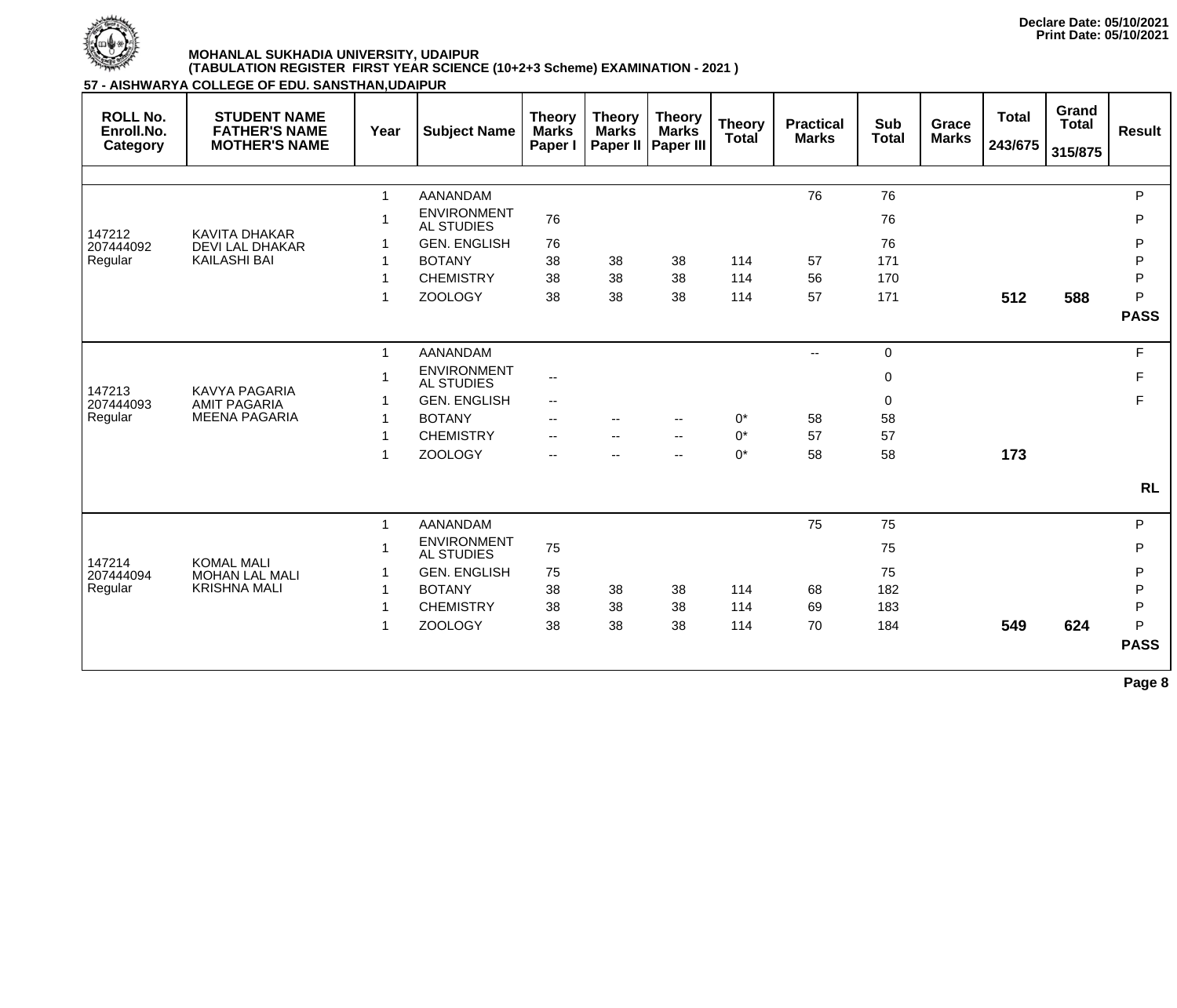

| <b>ROLL No.</b><br>Enroll.No.<br>Category | <b>STUDENT NAME</b><br><b>FATHER'S NAME</b><br><b>MOTHER'S NAME</b> | Year         | <b>Subject Name</b>                     | <b>Theory</b><br><b>Marks</b><br>Paper I | <b>Theory</b><br><b>Marks</b><br>Paper II | <b>Theory</b><br><b>Marks</b><br><b>Paper III</b> | <b>Theory</b><br>Total | <b>Practical</b><br><b>Marks</b> | <b>Sub</b><br><b>Total</b> | Grace<br><b>Marks</b> | <b>Total</b><br>243/675 | Grand<br><b>Total</b><br>315/875 | <b>Result</b> |
|-------------------------------------------|---------------------------------------------------------------------|--------------|-----------------------------------------|------------------------------------------|-------------------------------------------|---------------------------------------------------|------------------------|----------------------------------|----------------------------|-----------------------|-------------------------|----------------------------------|---------------|
|                                           |                                                                     |              |                                         |                                          |                                           |                                                   |                        |                                  |                            |                       |                         |                                  |               |
|                                           |                                                                     | -1           | <b>AANANDAM</b>                         |                                          |                                           |                                                   |                        | 57                               | 57                         |                       |                         |                                  | $\mathsf{P}$  |
| 147215                                    | <b>KULDEEP DHAKER</b>                                               |              | <b>ENVIRONMENT</b><br><b>AL STUDIES</b> | 57                                       |                                           |                                                   |                        |                                  | 57                         |                       |                         |                                  | $\mathsf{P}$  |
| 207444095                                 | <b>CHHAGAN LAL</b>                                                  |              | <b>GEN. ENGLISH</b>                     | 57                                       |                                           |                                                   |                        |                                  | 57                         |                       |                         |                                  | ${\sf P}$     |
| Regular                                   | <b>VIMALA BAI DHAKER</b>                                            |              | <b>BOTANY</b>                           | 29                                       | 29                                        | 29                                                | 87                     | 58                               | 145                        |                       |                         |                                  | ${\sf P}$     |
|                                           |                                                                     |              | <b>CHEMISTRY</b>                        | 29                                       | 29                                        | 29                                                | 87                     | 57                               | 144                        |                       |                         |                                  | $\mathsf{P}$  |
|                                           |                                                                     | -1           | <b>ZOOLOGY</b>                          | 29                                       | 29                                        | 29                                                | 87                     | 58                               | 145                        |                       | 434                     | 491                              | P             |
|                                           |                                                                     |              |                                         |                                          |                                           |                                                   |                        |                                  |                            |                       |                         |                                  | <b>PASS</b>   |
|                                           |                                                                     | -1           | <b>AANANDAM</b>                         |                                          |                                           |                                                   |                        | 72                               | 72                         |                       |                         |                                  | $\mathsf{P}$  |
|                                           |                                                                     |              | <b>ENVIRONMENT</b><br><b>AL STUDIES</b> | $72\,$                                   |                                           |                                                   |                        |                                  | 72                         |                       |                         |                                  | $\mathsf{P}$  |
| 147216<br>207444096                       | <b>LALIT DANGI</b><br><b>MANGI LAL DANGI</b>                        |              | <b>GEN. ENGLISH</b>                     | 72                                       |                                           |                                                   |                        |                                  | 72                         |                       |                         |                                  | ${\sf P}$     |
| Regular                                   | <b>PUSHPA DANGI</b>                                                 |              | <b>BOTANY</b>                           | 36                                       | 36                                        | 36                                                | 108                    | 68                               | 176                        |                       |                         |                                  | ${\sf P}$     |
|                                           |                                                                     |              | <b>CHEMISTRY</b>                        | 36                                       | 36                                        | 36                                                | 108                    | 67                               | 175                        |                       |                         |                                  | ${\sf P}$     |
|                                           |                                                                     |              | <b>ZOOLOGY</b>                          | 36                                       | 36                                        | 36                                                | 108                    | 66                               | 174                        |                       | 525                     | 597                              | P             |
|                                           |                                                                     |              |                                         |                                          |                                           |                                                   |                        |                                  |                            |                       |                         |                                  | <b>PASS</b>   |
|                                           |                                                                     | $\mathbf{1}$ | AANANDAM                                |                                          |                                           |                                                   |                        | 74                               | 74                         |                       |                         |                                  | ${\sf P}$     |
|                                           |                                                                     |              | <b>ENVIRONMENT</b><br><b>AL STUDIES</b> | 74                                       |                                           |                                                   |                        |                                  | 74                         |                       |                         |                                  | $\mathsf{P}$  |
| 147217<br>207444097                       | <b>LEELA MALI</b><br><b>DAMODAR MALI</b>                            |              | <b>GEN. ENGLISH</b>                     | 74                                       |                                           |                                                   |                        |                                  | 74                         |                       |                         |                                  | P             |
| Regular                                   | <b>RAMSUKHI MALI</b>                                                |              | <b>CHEMISTRY</b>                        | 37                                       | 37                                        | 37                                                | 111                    | 56                               | 167                        |                       |                         |                                  | $\mathsf{P}$  |
|                                           |                                                                     |              | <b>MATHEMATICS</b>                      | 55                                       | 55                                        | 55                                                | 165                    |                                  | 165                        |                       |                         |                                  | $\mathsf{P}$  |
|                                           |                                                                     | -1           | <b>PHYSICS</b>                          | 37                                       | 37                                        | 37                                                | 111                    | 55                               | 166                        |                       | 498                     | 572                              | P             |
|                                           |                                                                     |              |                                         |                                          |                                           |                                                   |                        |                                  |                            |                       |                         |                                  | <b>PASS</b>   |
|                                           |                                                                     |              |                                         |                                          |                                           |                                                   |                        |                                  |                            |                       |                         |                                  | Page 9        |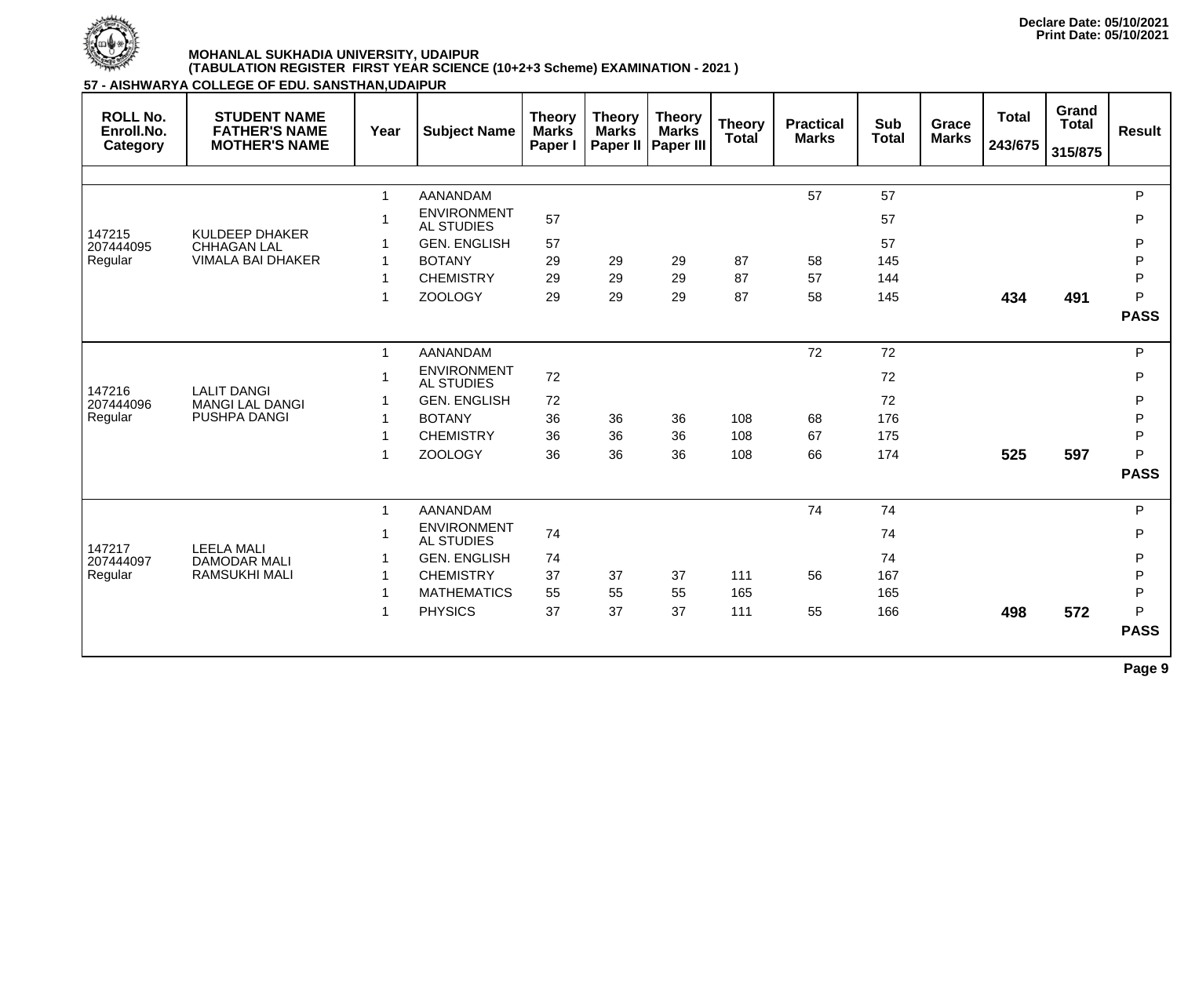

**57 - AISHWARYA COLLEGE OF EDU. SANSTHAN,UDAIPUR**

| <b>ROLL No.</b><br>Enroll.No.<br>Category | <b>STUDENT NAME</b><br><b>FATHER'S NAME</b><br><b>MOTHER'S NAME</b> | Year         | <b>Subject Name</b>                     | <b>Theory</b><br><b>Marks</b><br>Paper I | <b>Theory</b><br><b>Marks</b><br>Paper II | <b>Theory</b><br><b>Marks</b><br><b>Paper III</b> | <b>Theory</b><br>Total | <b>Practical</b><br><b>Marks</b> | <b>Sub</b><br><b>Total</b> | <b>Grace</b><br><b>Marks</b> | <b>Total</b><br>243/675 | Grand<br><b>Total</b><br>315/875 | <b>Result</b> |
|-------------------------------------------|---------------------------------------------------------------------|--------------|-----------------------------------------|------------------------------------------|-------------------------------------------|---------------------------------------------------|------------------------|----------------------------------|----------------------------|------------------------------|-------------------------|----------------------------------|---------------|
|                                           |                                                                     |              |                                         |                                          |                                           |                                                   |                        |                                  |                            |                              |                         |                                  |               |
|                                           |                                                                     | $\mathbf{1}$ | <b>AANANDAM</b>                         |                                          |                                           |                                                   |                        | 75                               | 75                         |                              |                         |                                  | P             |
|                                           |                                                                     |              | <b>ENVIRONMENT</b><br><b>AL STUDIES</b> | 75                                       |                                           |                                                   |                        |                                  | 75                         |                              |                         |                                  | P             |
| 147218<br>207444098                       | <b>MILIND PANCHAL</b><br><b>RAJESH PANCHAL</b>                      |              | <b>GEN. ENGLISH</b>                     | 75                                       |                                           |                                                   |                        |                                  | 75                         |                              |                         |                                  | P             |
| Regular                                   | YOGITA PANCHAL                                                      |              | <b>BOTANY</b>                           | 38                                       | 38                                        | 38                                                | 114                    | 57                               | 171                        |                              |                         |                                  | P             |
|                                           |                                                                     |              | <b>CHEMISTRY</b>                        | 38                                       | 38                                        | 38                                                | 114                    | 56                               | 170                        |                              |                         |                                  | $\sf P$       |
|                                           |                                                                     |              | <b>ZOOLOGY</b>                          | 38                                       | 38                                        | 38                                                | 114                    | 55                               | 169                        |                              | 510                     | 585                              | P             |
|                                           |                                                                     |              |                                         |                                          |                                           |                                                   |                        |                                  |                            |                              |                         |                                  | <b>PASS</b>   |
|                                           |                                                                     | $\mathbf{1}$ | <b>AANANDAM</b>                         |                                          |                                           |                                                   |                        | $\overline{\phantom{a}}$         | $\mathbf 0$                |                              |                         |                                  | F             |
|                                           |                                                                     |              | <b>ENVIRONMENT</b><br><b>AL STUDIES</b> | $\overline{\phantom{a}}$                 |                                           |                                                   |                        |                                  | $\mathbf 0$                |                              |                         |                                  | F             |
| 147219<br>207444099                       | <b>MILIND PATEL</b><br><b>LAL SHANKER PATEL</b>                     |              | <b>GEN. ENGLISH</b>                     | $\overline{\phantom{a}}$                 |                                           |                                                   |                        |                                  | $\mathbf 0$                |                              |                         |                                  | F             |
| Regular                                   | <b>INDIRA PATEL</b>                                                 |              | <b>CHEMISTRY</b>                        | $\overline{\phantom{a}}$                 | $-$                                       | $-$                                               | $0^*$                  | 62                               | 62                         |                              |                         |                                  |               |
|                                           |                                                                     |              | <b>MATHEMATICS</b>                      | $\overline{\phantom{a}}$                 |                                           | $-$                                               | $0^*$                  |                                  | $\mathbf 0$                |                              |                         |                                  |               |
|                                           |                                                                     | -1           | <b>PHYSICS</b>                          | $\overline{\phantom{a}}$                 |                                           | $\overline{\phantom{a}}$                          | $0^*$                  | 60                               | 60                         |                              | 122                     |                                  |               |
|                                           |                                                                     |              |                                         |                                          |                                           |                                                   |                        |                                  |                            |                              |                         |                                  | <b>RL</b>     |
|                                           |                                                                     | $\mathbf{1}$ | <b>AANANDAM</b>                         |                                          |                                           |                                                   |                        | 58                               | 58                         |                              |                         |                                  | P             |
|                                           |                                                                     |              | <b>ENVIRONMENT</b><br><b>AL STUDIES</b> | 58                                       |                                           |                                                   |                        |                                  | 58                         |                              |                         |                                  | P             |
| 147220<br>207444100                       | <b>MUKESH DHAKER</b><br><b>MOHAN LAL DHAKER</b>                     | -1           | <b>GEN. ENGLISH</b>                     | 58                                       |                                           |                                                   |                        |                                  | 58                         |                              |                         |                                  | P             |
| Regular                                   | <b>MANJU DEVI</b>                                                   |              | <b>BOTANY</b>                           | 29                                       | 29                                        | 29                                                | 87                     | 56                               | 143                        |                              |                         |                                  | $\mathsf{P}$  |
|                                           |                                                                     |              | <b>CHEMISTRY</b>                        | 29                                       | 29                                        | 29                                                | 87                     | 57                               | 144                        |                              |                         |                                  | P             |
|                                           |                                                                     |              | <b>ZOOLOGY</b>                          | 29                                       | 29                                        | 29                                                | 87                     | 58                               | 145                        |                              | 432                     | 490                              | P             |
|                                           |                                                                     |              |                                         |                                          |                                           |                                                   |                        |                                  |                            |                              |                         |                                  | <b>PASS</b>   |

**Page 10**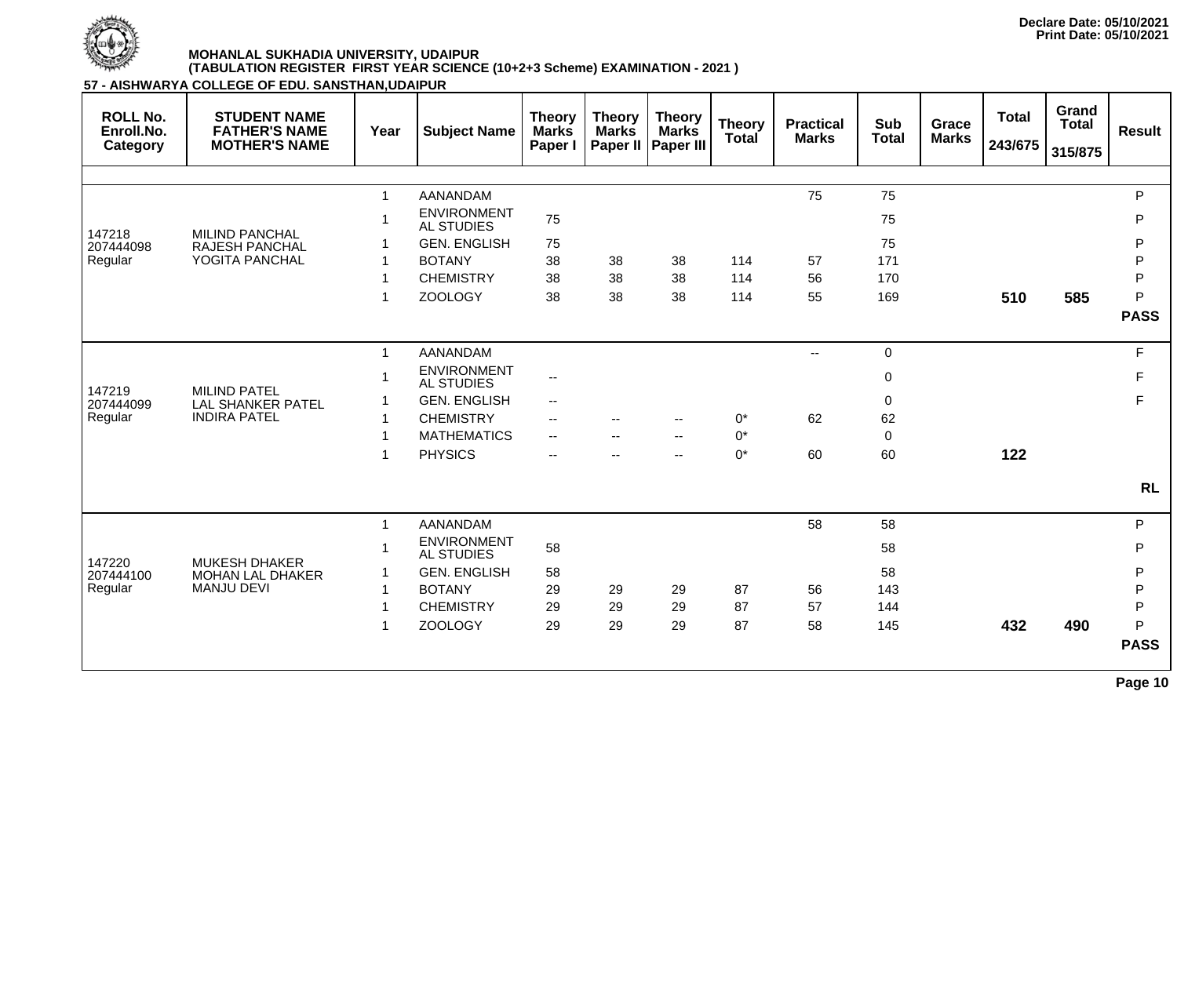

| <b>ROLL No.</b><br>Enroll.No.<br>Category | <b>STUDENT NAME</b><br><b>FATHER'S NAME</b><br><b>MOTHER'S NAME</b> | Year                     | <b>Subject Name</b>                     | <b>Theory</b><br><b>Marks</b><br>Paper I | <b>Theory</b><br><b>Marks</b><br>Paper II | <b>Theory</b><br><b>Marks</b><br>Paper III | <b>Theory</b><br>Total | <b>Practical</b><br><b>Marks</b> | <b>Sub</b><br><b>Total</b> | <b>Grace</b><br><b>Marks</b> | <b>Total</b><br>243/675 | Grand<br><b>Total</b><br>315/875 | <b>Result</b> |
|-------------------------------------------|---------------------------------------------------------------------|--------------------------|-----------------------------------------|------------------------------------------|-------------------------------------------|--------------------------------------------|------------------------|----------------------------------|----------------------------|------------------------------|-------------------------|----------------------------------|---------------|
|                                           |                                                                     |                          |                                         |                                          |                                           |                                            |                        |                                  |                            |                              |                         |                                  |               |
|                                           |                                                                     | $\mathbf{1}$             | <b>AANANDAM</b>                         |                                          |                                           |                                            |                        | 62                               | 62                         |                              |                         |                                  | P             |
| 147221                                    | <b>NAGENDRA SINGH</b><br><b>VISHAWAT</b>                            | $\overline{\phantom{a}}$ | <b>ENVIRONMENT</b><br><b>AL STUDIES</b> | 62                                       |                                           |                                            |                        |                                  | 62                         |                              |                         |                                  | $\mathsf{P}$  |
| 207444101                                 | <b>JITENDRA SINGH</b>                                               |                          | <b>GEN. ENGLISH</b>                     | 62                                       |                                           |                                            |                        |                                  | 62                         |                              |                         |                                  | P             |
| Regular                                   | <b>VISHAWAT</b><br><b>SARASWATI KUNWAR</b>                          |                          | <b>CHEMISTRY</b>                        | 31                                       | 31                                        | 31                                         | 93                     | 57                               | 150                        |                              |                         |                                  | P             |
|                                           | <b>VISHAWAT</b>                                                     | 1                        | <b>MATHEMATICS</b>                      | 47                                       | 47                                        | 47                                         | 141                    |                                  | 141                        |                              |                         |                                  | $\mathsf{P}$  |
|                                           |                                                                     | 1                        | <b>PHYSICS</b>                          | 31                                       | 31                                        | 31                                         | 93                     | 56                               | 149                        |                              | 440                     | 502                              | P             |
|                                           |                                                                     |                          |                                         |                                          |                                           |                                            |                        |                                  |                            |                              |                         |                                  | <b>PASS</b>   |
|                                           |                                                                     | $\mathbf 1$              | <b>AANANDAM</b>                         |                                          |                                           |                                            |                        | 65                               | 65                         |                              |                         |                                  | P             |
|                                           |                                                                     | -1                       | <b>ENVIRONMENT</b><br><b>AL STUDIES</b> | 65                                       |                                           |                                            |                        |                                  | 65                         |                              |                         |                                  | P             |
| 147222<br>207444102                       | <b>NEHA MEENA</b><br><b>SHYAM LAL MEENA</b>                         | -1                       | <b>GEN. ENGLISH</b>                     | 65                                       |                                           |                                            |                        |                                  | 65                         |                              |                         |                                  | P             |
| Regular                                   | <b>RADHA DEVI</b>                                                   |                          | <b>BOTANY</b>                           | 33                                       | 33                                        | 33                                         | 99                     | 68                               | 167                        |                              |                         |                                  | P             |
|                                           |                                                                     |                          | <b>CHEMISTRY</b>                        | 33                                       | 33                                        | 33                                         | 99                     | 69                               | 168                        |                              |                         |                                  | $\mathsf{P}$  |
|                                           |                                                                     | -1                       | <b>ZOOLOGY</b>                          | 33                                       | 33                                        | 33                                         | 99                     | 68                               | 167                        |                              | 502                     | 567                              | P             |
|                                           |                                                                     |                          |                                         |                                          |                                           |                                            |                        |                                  |                            |                              |                         |                                  | <b>PASS</b>   |
|                                           |                                                                     | $\mathbf 1$              | <b>AANANDAM</b>                         |                                          |                                           |                                            |                        | 60                               | 60                         |                              |                         |                                  | P             |
|                                           |                                                                     | 1                        | <b>ENVIRONMENT</b><br><b>AL STUDIES</b> | 60                                       |                                           |                                            |                        |                                  | 60                         |                              |                         |                                  | P             |
| 147223<br>207444103                       | <b>PAWAN DHAKER</b><br><b>BALU RAM DHAKER</b>                       |                          | <b>GEN. ENGLISH</b>                     | 60                                       |                                           |                                            |                        |                                  | 60                         |                              |                         |                                  | P             |
| Regular                                   | VIMLA BAI DHAKER                                                    | 1                        | <b>BOTANY</b>                           | 30                                       | 30                                        | 30                                         | 90                     | 57                               | 147                        |                              |                         |                                  | P             |
|                                           |                                                                     | 1                        | <b>CHEMISTRY</b>                        | 30                                       | 30                                        | 30                                         | 90                     | 56                               | 146                        |                              |                         |                                  | P             |
|                                           |                                                                     | 1                        | <b>ZOOLOGY</b>                          | 30                                       | 30                                        | 30                                         | 90                     | 55                               | 145                        |                              | 438                     | 498                              | P             |
|                                           |                                                                     |                          |                                         |                                          |                                           |                                            |                        |                                  |                            |                              |                         |                                  | <b>PASS</b>   |
|                                           |                                                                     |                          |                                         |                                          |                                           |                                            |                        |                                  |                            |                              |                         |                                  | Page 11       |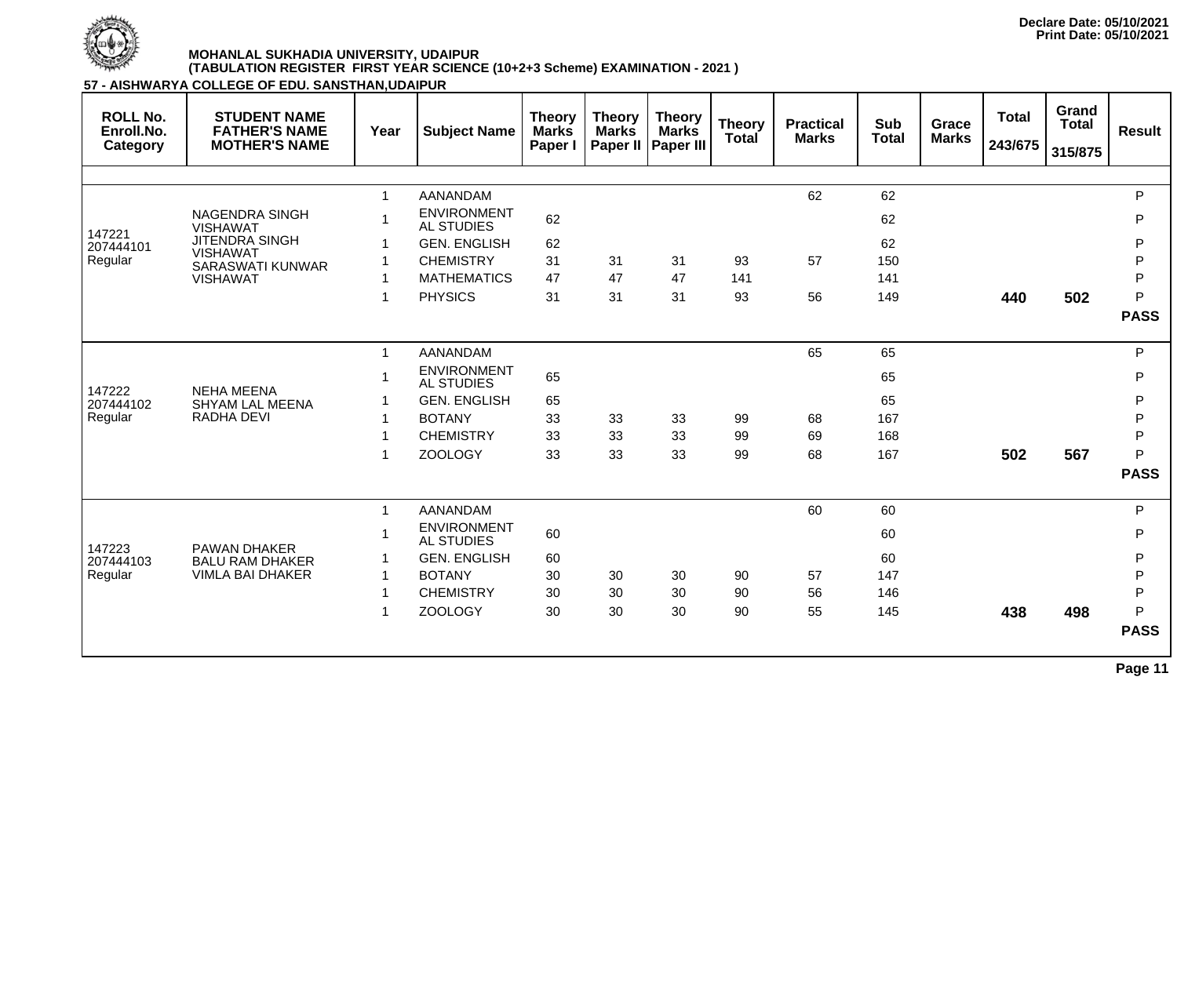

**57 - AISHWARYA COLLEGE OF EDU. SANSTHAN,UDAIPUR**

| <b>ROLL No.</b><br>Enroll.No.<br>Category | <b>STUDENT NAME</b><br><b>FATHER'S NAME</b><br><b>MOTHER'S NAME</b> | Year         | <b>Subject Name</b>                     | <b>Theory</b><br><b>Marks</b><br>Paper I | <b>Theory</b><br><b>Marks</b><br>Paper II | <b>Theory</b><br><b>Marks</b><br><b>Paper III</b> | <b>Theory</b><br>Total | <b>Practical</b><br><b>Marks</b> | <b>Sub</b><br><b>Total</b> | <b>Grace</b><br><b>Marks</b> | <b>Total</b><br>243/675 | Grand<br><b>Total</b><br>315/875 | <b>Result</b> |
|-------------------------------------------|---------------------------------------------------------------------|--------------|-----------------------------------------|------------------------------------------|-------------------------------------------|---------------------------------------------------|------------------------|----------------------------------|----------------------------|------------------------------|-------------------------|----------------------------------|---------------|
|                                           |                                                                     |              |                                         |                                          |                                           |                                                   |                        |                                  |                            |                              |                         |                                  |               |
|                                           |                                                                     | $\mathbf{1}$ | <b>AANANDAM</b>                         |                                          |                                           |                                                   |                        | 72                               | 72                         |                              |                         |                                  | P             |
| 147224                                    | <b>PIYUSH VED</b>                                                   |              | <b>ENVIRONMENT</b><br><b>AL STUDIES</b> | 72                                       |                                           |                                                   |                        |                                  | 72                         |                              |                         |                                  | P             |
| 207444104                                 | KANHAIYA LAL VED                                                    |              | <b>GEN. ENGLISH</b>                     | 72                                       |                                           |                                                   |                        |                                  | 72                         |                              |                         |                                  | P             |
| Regular                                   | <b>SITA DEVI</b>                                                    |              | <b>BOTANY</b>                           | 36                                       | 36                                        | 36                                                | 108                    | 70                               | 178                        |                              |                         |                                  | P             |
|                                           |                                                                     |              | <b>CHEMISTRY</b>                        | 36                                       | 36                                        | 36                                                | 108                    | 69                               | 177                        |                              |                         |                                  | P             |
|                                           |                                                                     |              | <b>ZOOLOGY</b>                          | 36                                       | 36                                        | 36                                                | 108                    | 70                               | 178                        |                              | 533                     | 605                              | P             |
|                                           |                                                                     |              |                                         |                                          |                                           |                                                   |                        |                                  |                            |                              |                         |                                  | <b>PASS</b>   |
|                                           |                                                                     | $\mathbf{1}$ | <b>AANANDAM</b>                         |                                          |                                           |                                                   |                        | 63                               | 63                         |                              |                         |                                  | $\mathsf{P}$  |
|                                           |                                                                     |              | <b>ENVIRONMENT</b><br><b>AL STUDIES</b> | 63                                       |                                           |                                                   |                        |                                  | 63                         |                              |                         |                                  | P             |
| 147225<br>207444105                       | POOJA RAWAT<br><b>SHANKAR SINGH</b>                                 |              | <b>GEN. ENGLISH</b>                     | 63                                       |                                           |                                                   |                        |                                  | 63                         |                              |                         |                                  | $\mathsf{P}$  |
| Regular                                   | <b>KESAR DEVI</b>                                                   |              | <b>CHEMISTRY</b>                        | 32                                       | 32                                        | 32                                                | 96                     | 67                               | 163                        |                              |                         |                                  | $\mathsf{P}$  |
|                                           |                                                                     |              | <b>MATHEMATICS</b>                      | 47                                       | 47                                        | 47                                                | 141                    |                                  | 141                        |                              |                         |                                  | P             |
|                                           |                                                                     |              | <b>PHYSICS</b>                          | 32                                       | 32                                        | 32                                                | 96                     | 68                               | 164                        |                              | 468                     | 531                              | P             |
|                                           |                                                                     |              |                                         |                                          |                                           |                                                   |                        |                                  |                            |                              |                         |                                  | <b>PASS</b>   |
|                                           |                                                                     | $\mathbf{1}$ | <b>AANANDAM</b>                         |                                          |                                           |                                                   |                        | 59                               | 59                         |                              |                         |                                  | P             |
|                                           | PRIYA MEGHWAL                                                       |              | <b>ENVIRONMENT</b><br><b>AL STUDIES</b> | 59                                       |                                           |                                                   |                        |                                  | 59                         |                              |                         |                                  | P             |
| 147226<br>207444106                       | <b>HEERA LAL MEGHWAL</b>                                            |              | <b>GEN. ENGLISH</b>                     | 59                                       |                                           |                                                   |                        |                                  | 59                         |                              |                         |                                  | P             |
| Regular                                   | <b>HEMLATA MEGHWAL</b>                                              | $\mathbf{1}$ | <b>BOTANY</b>                           | 30                                       | 30                                        | 30                                                | 90                     | 56                               | 146                        |                              |                         |                                  | P             |
|                                           |                                                                     |              | <b>CHEMISTRY</b>                        | 30                                       | 30                                        | 30                                                | 90                     | 55                               | 145                        |                              |                         |                                  | $\mathsf{P}$  |
|                                           |                                                                     |              | <b>ZOOLOGY</b>                          | 30                                       | 30                                        | 30                                                | 90                     | 56                               | 146                        |                              | 437                     | 496                              | P             |
|                                           |                                                                     |              |                                         |                                          |                                           |                                                   |                        |                                  |                            |                              |                         |                                  | <b>PASS</b>   |
|                                           |                                                                     |              |                                         |                                          |                                           |                                                   |                        |                                  |                            |                              |                         |                                  |               |

**Page 12**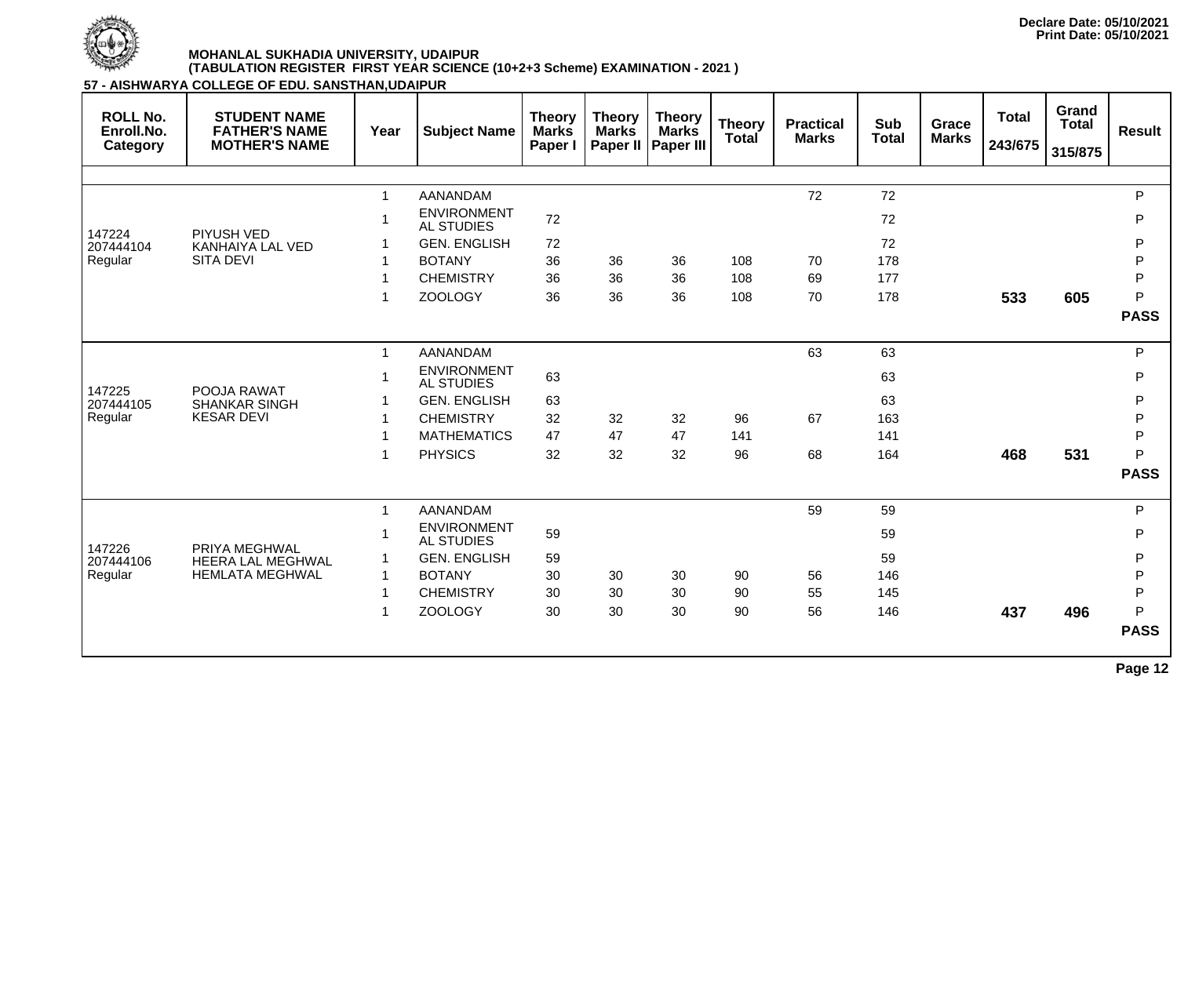

**57 - AISHWARYA COLLEGE OF EDU. SANSTHAN,UDAIPUR**

| <b>ROLL No.</b><br>Enroll.No.<br>Category | <b>STUDENT NAME</b><br><b>FATHER'S NAME</b><br><b>MOTHER'S NAME</b> | Year           | <b>Subject Name</b>                     | <b>Theory</b><br><b>Marks</b><br>Paper I | <b>Theory</b><br><b>Marks</b><br>Paper II | <b>Theory</b><br><b>Marks</b><br><b>Paper III</b> | <b>Theory</b><br><b>Total</b> | <b>Practical</b><br><b>Marks</b> | <b>Sub</b><br><b>Total</b> | <b>Grace</b><br><b>Marks</b> | <b>Total</b><br>243/675 | Grand<br><b>Total</b><br>315/875 | <b>Result</b> |
|-------------------------------------------|---------------------------------------------------------------------|----------------|-----------------------------------------|------------------------------------------|-------------------------------------------|---------------------------------------------------|-------------------------------|----------------------------------|----------------------------|------------------------------|-------------------------|----------------------------------|---------------|
|                                           |                                                                     |                |                                         |                                          |                                           |                                                   |                               |                                  |                            |                              |                         |                                  |               |
|                                           |                                                                     | $\overline{1}$ | <b>AANANDAM</b>                         |                                          |                                           |                                                   |                               | 59                               | 59                         |                              |                         |                                  | P             |
|                                           |                                                                     |                | <b>ENVIRONMENT</b><br><b>AL STUDIES</b> | 59                                       |                                           |                                                   |                               |                                  | 59                         |                              |                         |                                  | P             |
| 147227<br>207444107                       | <b>PUNIT MEENA</b><br><b>DHANRAJ MEENA</b>                          |                | <b>GEN. ENGLISH</b>                     | 59                                       |                                           |                                                   |                               |                                  | 59                         |                              |                         |                                  | P             |
| Regular                                   | <b>CHANDRIKA DEVI</b>                                               |                | <b>BOTANY</b>                           | 30                                       | 30                                        | 30                                                | 90                            | 64                               | 154                        |                              |                         |                                  | P             |
|                                           |                                                                     |                | <b>CHEMISTRY</b>                        | 30                                       | 30                                        | 30                                                | 90                            | 65                               | 155                        |                              |                         |                                  | $\mathsf{P}$  |
|                                           |                                                                     |                | <b>ZOOLOGY</b>                          | 30                                       | 30                                        | 30                                                | 90                            | 66                               | 156                        |                              | 465                     | 524                              | P             |
|                                           |                                                                     |                |                                         |                                          |                                           |                                                   |                               |                                  |                            |                              |                         |                                  | <b>PASS</b>   |
|                                           | <b>PURAN SINGH</b><br><b>HARI SINGH</b><br><b>FUMBA KANWAR</b>      | $\mathbf{1}$   | AANANDAM                                |                                          |                                           |                                                   |                               | 61                               | 61                         |                              |                         |                                  | P             |
|                                           |                                                                     |                | <b>ENVIRONMENT</b><br><b>AL STUDIES</b> | 61                                       |                                           |                                                   |                               |                                  | 61                         |                              |                         |                                  | P             |
| 147228<br>207444108                       |                                                                     |                | <b>GEN. ENGLISH</b>                     | 61                                       |                                           |                                                   |                               |                                  | 61                         |                              |                         |                                  | $\mathsf{P}$  |
| Regular                                   |                                                                     |                | <b>CHEMISTRY</b>                        | 31                                       | 31                                        | 31                                                | 93                            | 58                               | 151                        |                              |                         |                                  | P             |
|                                           |                                                                     |                | <b>MATHEMATICS</b>                      | 46                                       | 46                                        | 46                                                | 138                           |                                  | 138                        |                              |                         |                                  | $\mathsf{P}$  |
|                                           |                                                                     |                | <b>PHYSICS</b>                          | 31                                       | 31                                        | 31                                                | 93                            | 57                               | 150                        |                              | 439                     | 500                              | P             |
|                                           |                                                                     |                |                                         |                                          |                                           |                                                   |                               |                                  |                            |                              |                         |                                  | <b>PASS</b>   |
|                                           |                                                                     | $\mathbf 1$    | AANANDAM                                |                                          |                                           |                                                   |                               | 75                               | 75                         |                              |                         |                                  | P             |
|                                           |                                                                     |                | <b>ENVIRONMENT</b><br><b>AL STUDIES</b> | 75                                       |                                           |                                                   |                               |                                  | 75                         |                              |                         |                                  | P             |
| 147229<br>207444109                       | PURVI CHOUDHARY<br>PANKAJ CHOUDHARY                                 |                | <b>GEN. ENGLISH</b>                     | 75                                       |                                           |                                                   |                               |                                  | 75                         |                              |                         |                                  | P             |
| Regular                                   | <b>NEELU CHOUDHARY</b>                                              |                | <b>CHEMISTRY</b>                        | 38                                       | 38                                        | 38                                                | 114                           | 70                               | 184                        |                              |                         |                                  | P             |
|                                           |                                                                     |                | <b>MATHEMATICS</b>                      | 56                                       | 56                                        | 56                                                | 168                           |                                  | 168                        |                              |                         |                                  | P             |
|                                           |                                                                     |                | <b>PHYSICS</b>                          | 38                                       | 38                                        | 38                                                | 114                           | 69                               | 183                        |                              | 535                     | 610                              | P             |
|                                           |                                                                     |                |                                         |                                          |                                           |                                                   |                               |                                  |                            |                              |                         |                                  | <b>PASS</b>   |
|                                           |                                                                     |                |                                         |                                          |                                           |                                                   |                               |                                  |                            |                              |                         |                                  |               |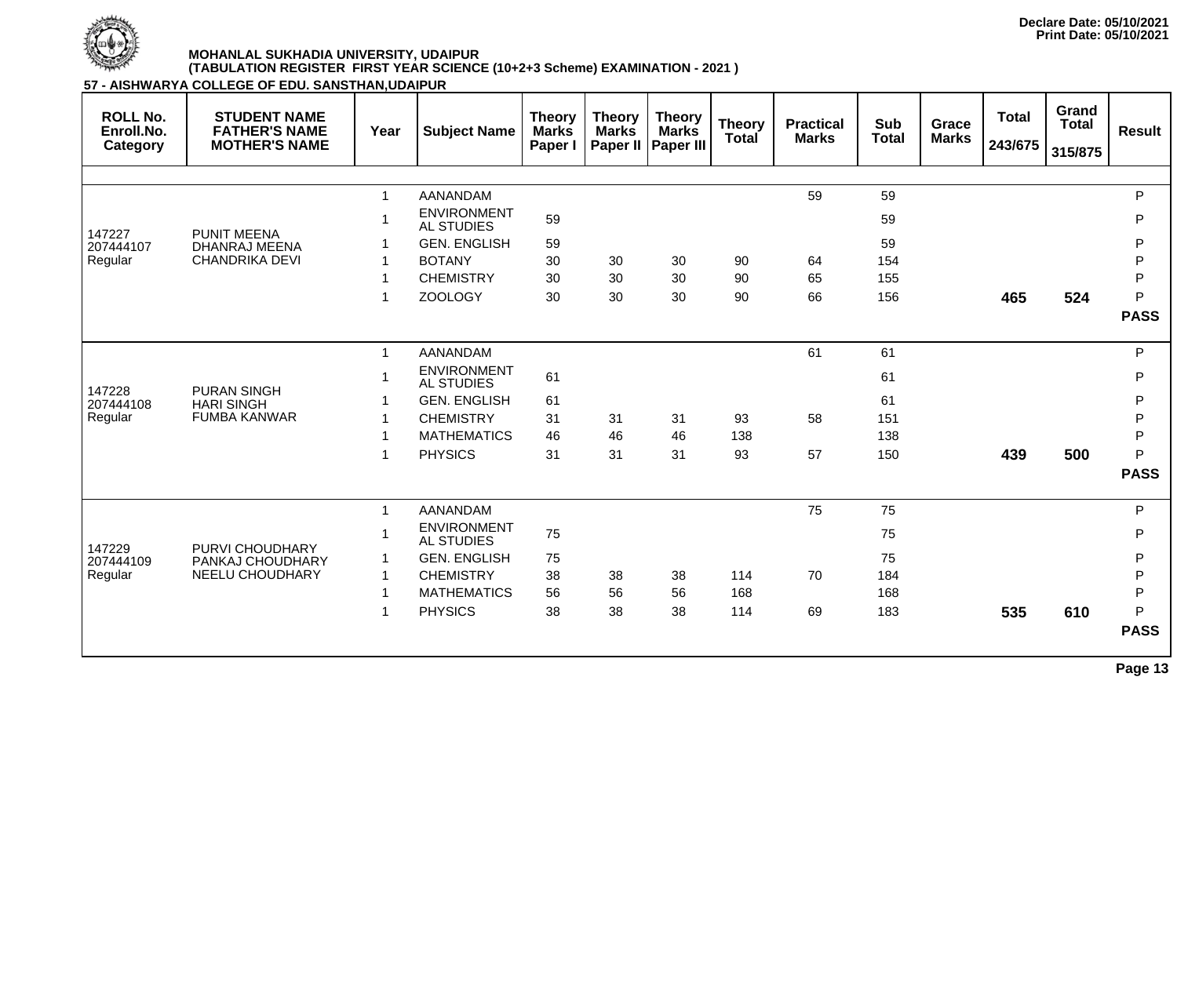

**57 - AISHWARYA COLLEGE OF EDU. SANSTHAN,UDAIPUR**

| <b>ROLL No.</b><br>Enroll.No.<br>Category | <b>STUDENT NAME</b><br><b>FATHER'S NAME</b><br><b>MOTHER'S NAME</b> | Year         | <b>Subject Name</b>                     | <b>Theory</b><br><b>Marks</b><br>Paper I | <b>Theory</b><br><b>Marks</b><br><b>Paper II</b> | <b>Theory</b><br><b>Marks</b><br><b>Paper III</b> | <b>Theory</b><br><b>Total</b> | <b>Practical</b><br><b>Marks</b> | <b>Sub</b><br><b>Total</b> | <b>Grace</b><br><b>Marks</b> | <b>Total</b><br>243/675 | Grand<br><b>Total</b><br>315/875 | <b>Result</b> |
|-------------------------------------------|---------------------------------------------------------------------|--------------|-----------------------------------------|------------------------------------------|--------------------------------------------------|---------------------------------------------------|-------------------------------|----------------------------------|----------------------------|------------------------------|-------------------------|----------------------------------|---------------|
|                                           |                                                                     |              |                                         |                                          |                                                  |                                                   |                               |                                  |                            |                              |                         |                                  |               |
|                                           |                                                                     | $\mathbf{1}$ | <b>AANANDAM</b>                         |                                          |                                                  |                                                   |                               | 72                               | 72                         |                              |                         |                                  | $\mathsf{P}$  |
|                                           |                                                                     | 1            | <b>ENVIRONMENT</b><br><b>AL STUDIES</b> | 72                                       |                                                  |                                                   |                               |                                  | 72                         |                              |                         |                                  | P             |
| 147230<br>207444110                       | <b>RAHUL MEENA</b><br><b>KANTI LAL MEENA</b>                        |              | <b>GEN. ENGLISH</b>                     | 72                                       |                                                  |                                                   |                               |                                  | 72                         |                              |                         |                                  | P             |
| Regular                                   | <b>REKHA MEENA</b>                                                  |              | <b>BOTANY</b>                           | 36                                       | 36                                               | 36                                                | 108                           | 57                               | 165                        |                              |                         |                                  | $\mathsf{P}$  |
|                                           |                                                                     | 1            | <b>CHEMISTRY</b>                        | 36                                       | 36                                               | 36                                                | 108                           | 66                               | 174                        |                              |                         |                                  | P             |
|                                           |                                                                     | 1            | <b>ZOOLOGY</b>                          | 36                                       | 36                                               | 36                                                | 108                           | 67                               | 175                        |                              | 514                     | 586                              | P             |
|                                           |                                                                     |              |                                         |                                          |                                                  |                                                   |                               |                                  |                            |                              |                         |                                  | <b>PASS</b>   |
|                                           | RAJ MAL JAT<br><b>BHERU LAL</b><br><b>SUNDAR DEVI</b>               | $\mathbf 1$  | <b>AANANDAM</b>                         |                                          |                                                  |                                                   |                               | 74                               | 74                         |                              |                         |                                  | P             |
|                                           |                                                                     |              | <b>ENVIRONMENT</b><br><b>AL STUDIES</b> | 74                                       |                                                  |                                                   |                               |                                  | 74                         |                              |                         |                                  | P             |
| 147231<br>207444111                       |                                                                     |              | <b>GEN. ENGLISH</b>                     | 74                                       |                                                  |                                                   |                               |                                  | 74                         |                              |                         |                                  | $\mathsf{P}$  |
| Regular                                   |                                                                     |              | <b>CHEMISTRY</b>                        | 37                                       | 37                                               | 37                                                | 111                           | 56                               | 167                        |                              |                         |                                  | P             |
|                                           |                                                                     | 1            | <b>MATHEMATICS</b>                      | 56                                       | 56                                               | 56                                                | 168                           |                                  | 168                        |                              |                         |                                  | P             |
|                                           |                                                                     | 1            | <b>PHYSICS</b>                          | 37                                       | 37                                               | 37                                                | 111                           | 55                               | 166                        |                              | 501                     | 575                              | P             |
|                                           |                                                                     |              |                                         |                                          |                                                  |                                                   |                               |                                  |                            |                              |                         |                                  | <b>PASS</b>   |
|                                           |                                                                     | $\mathbf 1$  | <b>AANANDAM</b>                         |                                          |                                                  |                                                   |                               | 65                               | 65                         |                              |                         |                                  | $\mathsf{P}$  |
|                                           |                                                                     |              | <b>ENVIRONMENT</b><br><b>AL STUDIES</b> | 65                                       |                                                  |                                                   |                               |                                  | 65                         |                              |                         |                                  | P             |
| 147232<br>207444112                       | <b>RAKESH BOSE</b><br><b>MANCHA RAM B</b>                           |              | <b>GEN. ENGLISH</b>                     | 65                                       |                                                  |                                                   |                               |                                  | 65                         |                              |                         |                                  | P             |
| Regular                                   | <b>KAMLA DEVI</b>                                                   |              | <b>BOTANY</b>                           | 33                                       | 33                                               | 33                                                | 99                            | 68                               | 167                        |                              |                         |                                  | P             |
|                                           |                                                                     |              | <b>CHEMISTRY</b>                        | 33                                       | 33                                               | 33                                                | 99                            | 55                               | 154                        |                              |                         |                                  | P             |
|                                           |                                                                     | 1            | <b>ZOOLOGY</b>                          | 33                                       | 33                                               | 33                                                | 99                            | 56                               | 155                        |                              | 476                     | 541                              | P             |
|                                           |                                                                     |              |                                         |                                          |                                                  |                                                   |                               |                                  |                            |                              |                         |                                  | <b>PASS</b>   |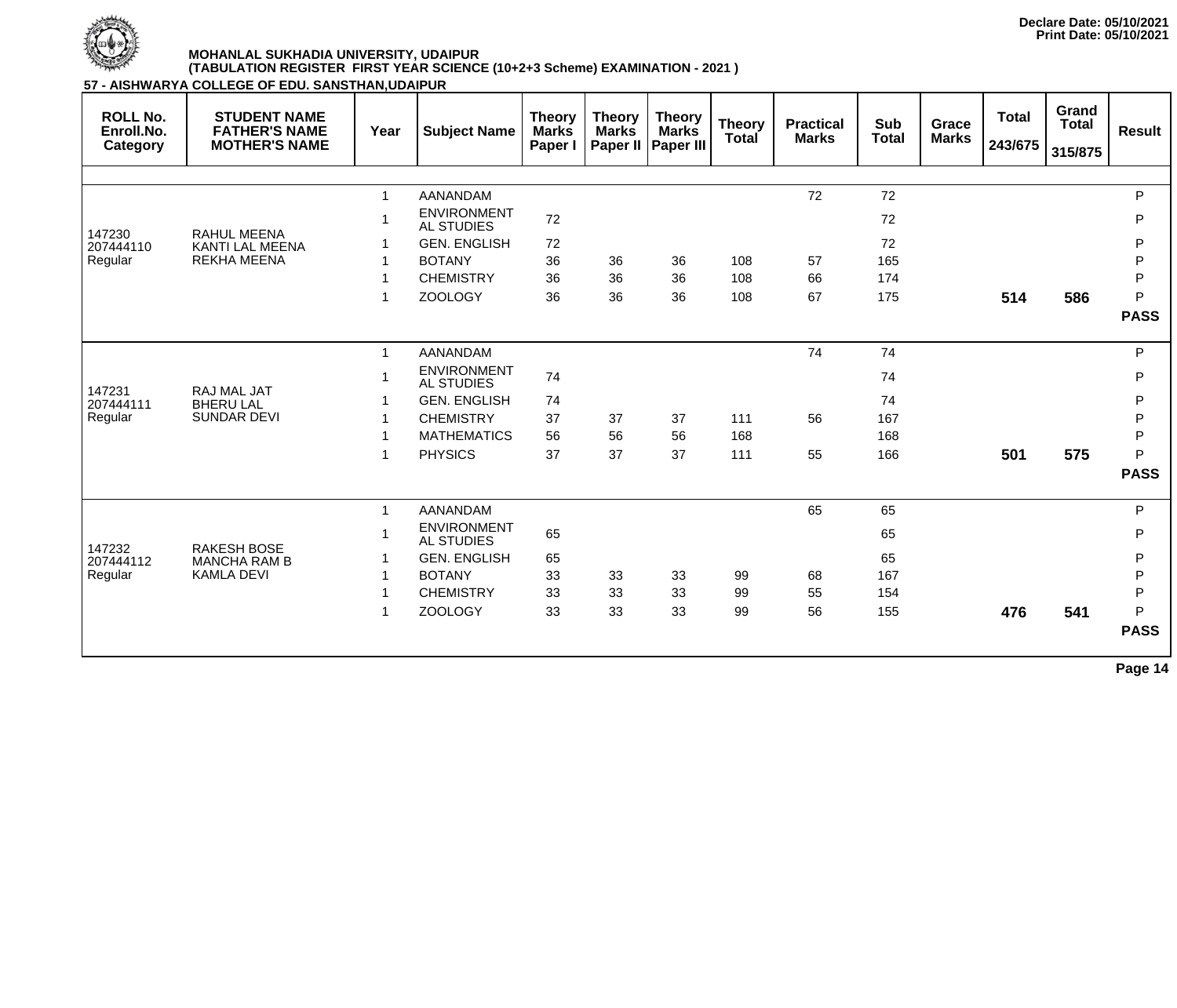

**57 - AISHWARYA COLLEGE OF EDU. SANSTHAN,UDAIPUR**

| <b>ROLL No.</b><br>Enroll.No.<br>Category | <b>STUDENT NAME</b><br><b>FATHER'S NAME</b><br><b>MOTHER'S NAME</b> | Year         | <b>Subject Name</b>                     | <b>Theory</b><br><b>Marks</b><br>Paper I | <b>Theory</b><br><b>Marks</b><br>Paper II | <b>Theory</b><br><b>Marks</b><br><b>Paper III</b> | <b>Theory</b><br><b>Total</b> | <b>Practical</b><br><b>Marks</b> | <b>Sub</b><br><b>Total</b> | Grace<br><b>Marks</b> | <b>Total</b><br>243/675 | Grand<br><b>Total</b><br>315/875 | <b>Result</b> |
|-------------------------------------------|---------------------------------------------------------------------|--------------|-----------------------------------------|------------------------------------------|-------------------------------------------|---------------------------------------------------|-------------------------------|----------------------------------|----------------------------|-----------------------|-------------------------|----------------------------------|---------------|
|                                           |                                                                     |              |                                         |                                          |                                           |                                                   |                               |                                  |                            |                       |                         |                                  |               |
|                                           |                                                                     |              | <b>AANANDAM</b>                         |                                          |                                           |                                                   |                               | 78                               | 78                         |                       |                         |                                  | P             |
| 147233                                    | <b>RITIK PATIDAR</b>                                                |              | <b>ENVIRONMENT</b><br><b>AL STUDIES</b> | 78                                       |                                           |                                                   |                               |                                  | 78                         |                       |                         |                                  | P             |
| 207444113                                 | <b>SATISH PATIDAR</b>                                               |              | <b>GEN. ENGLISH</b>                     | 78                                       |                                           |                                                   |                               |                                  | 78                         |                       |                         |                                  | P             |
| Regular                                   | PREMILA PATIDAR                                                     |              | <b>BOTANY</b>                           | 39                                       | 39                                        | 39                                                | 117                           | 56                               | 173                        |                       |                         |                                  | P             |
|                                           |                                                                     |              | <b>CHEMISTRY</b>                        | 39                                       | 39                                        | 39                                                | 117                           | 56                               | 173                        |                       |                         |                                  | $\mathsf{P}$  |
|                                           |                                                                     |              | <b>ZOOLOGY</b>                          | 39                                       | 39                                        | 39                                                | 117                           | 57                               | 174                        |                       | 520                     | 598                              | P             |
|                                           |                                                                     |              |                                         |                                          |                                           |                                                   |                               |                                  |                            |                       |                         |                                  | <b>PASS</b>   |
|                                           |                                                                     | $\mathbf 1$  | <b>AANANDAM</b>                         |                                          |                                           |                                                   |                               | 73                               | 73                         |                       |                         |                                  | P.            |
|                                           |                                                                     |              | <b>ENVIRONMENT</b><br><b>AL STUDIES</b> | 73                                       |                                           |                                                   |                               |                                  | 73                         |                       |                         |                                  | P             |
| 147234<br>207444114                       | <b>RITIKA VYAS</b><br>RAJENDRA VYAS                                 |              | <b>GEN. ENGLISH</b>                     | 73                                       |                                           |                                                   |                               |                                  | 73                         |                       |                         |                                  | P             |
| Regular                                   | <b>SUMAN VYAS</b>                                                   |              | <b>CHEMISTRY</b>                        | 37                                       | 37                                        | 37                                                | 111                           | 57                               | 168                        |                       |                         |                                  | P             |
|                                           |                                                                     |              | <b>MATHEMATICS</b>                      | 55                                       | 55                                        | 55                                                | 165                           |                                  | 165                        |                       |                         |                                  | P             |
|                                           |                                                                     |              | <b>PHYSICS</b>                          | 37                                       | 37                                        | 37                                                | 111                           | 56                               | 167                        |                       | 500                     | 573                              | P             |
|                                           |                                                                     |              |                                         |                                          |                                           |                                                   |                               |                                  |                            |                       |                         |                                  | <b>PASS</b>   |
|                                           |                                                                     | $\mathbf{1}$ | <b>AANANDAM</b>                         |                                          |                                           |                                                   |                               | $\overline{\phantom{a}}$         | $\overline{0}$             |                       |                         |                                  | F             |
|                                           |                                                                     |              | <b>ENVIRONMENT</b><br><b>AL STUDIES</b> | $\overline{\phantom{m}}$                 |                                           |                                                   |                               |                                  | $\mathbf 0$                |                       |                         |                                  | F             |
| 147235<br>207444115                       | <b>ROHIT DAMOR</b><br><b>SHIVLAL DAMOR</b>                          |              | <b>GEN. ENGLISH</b>                     | $\overline{\phantom{a}}$                 |                                           |                                                   |                               |                                  | $\mathbf 0$                |                       |                         |                                  | $\mathsf F$   |
| Regular                                   | <b>KANTA DEVI</b>                                                   |              | <b>BOTANY</b>                           | $\overline{\phantom{a}}$                 | $ -$                                      | $\overline{\phantom{m}}$                          | $0^*$                         | 57                               | 57                         |                       |                         |                                  |               |
|                                           |                                                                     |              | <b>CHEMISTRY</b>                        | $\overline{\phantom{a}}$                 | $-$                                       | $-$                                               | $0^*$                         | 57                               | 57                         |                       |                         |                                  |               |
|                                           |                                                                     |              | <b>ZOOLOGY</b>                          | $\overline{\phantom{a}}$                 |                                           | $-$                                               | $0^*$                         | 56                               | 56                         |                       | 170                     |                                  |               |
|                                           |                                                                     |              |                                         |                                          |                                           |                                                   |                               |                                  |                            |                       |                         |                                  | <b>RL</b>     |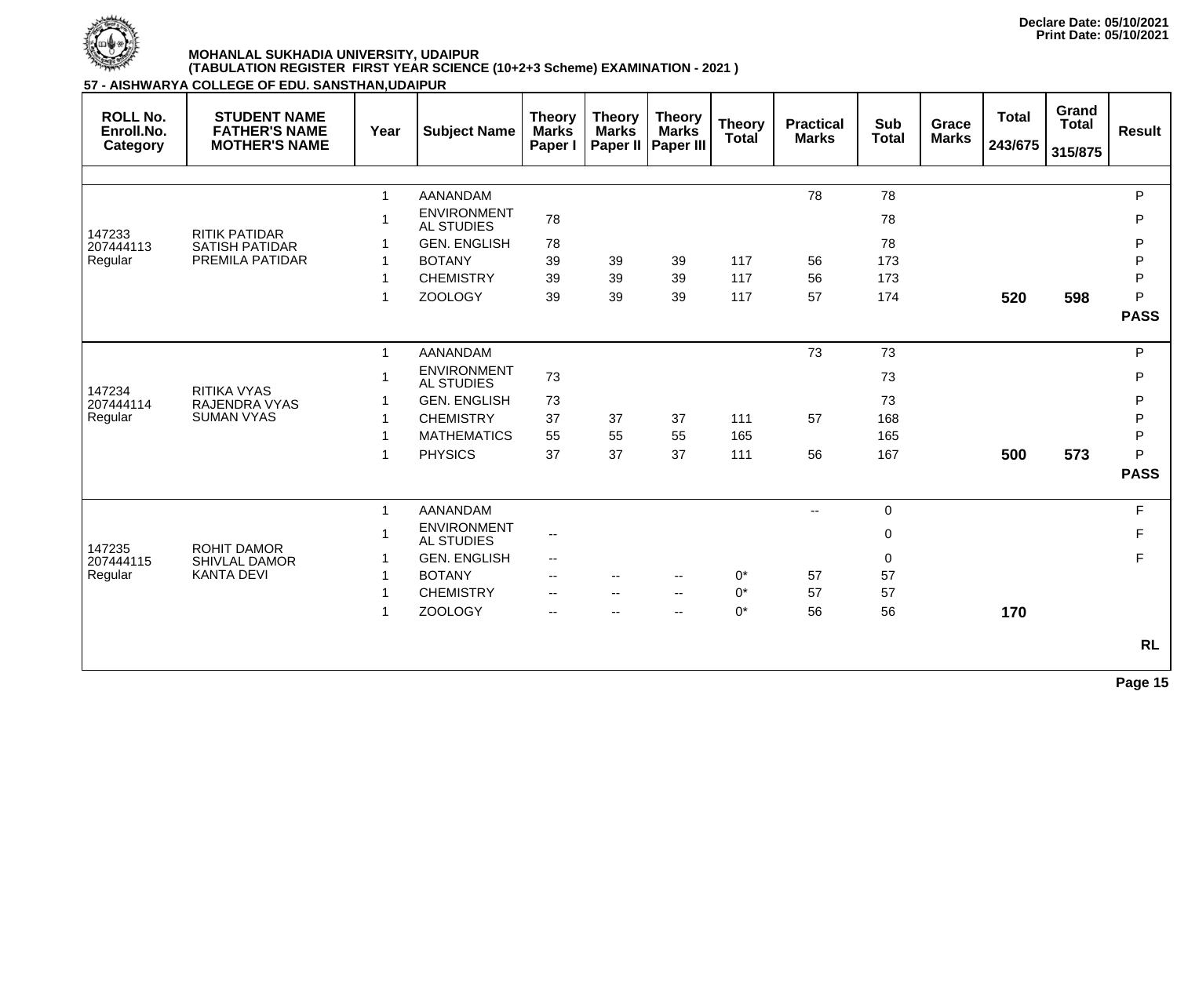

**57 - AISHWARYA COLLEGE OF EDU. SANSTHAN,UDAIPUR**

| <b>ROLL No.</b><br>Enroll.No.<br><b>Category</b> | <b>STUDENT NAME</b><br><b>FATHER'S NAME</b><br><b>MOTHER'S NAME</b> | Year         | <b>Subject Name</b>                     | <b>Theory</b><br><b>Marks</b><br>Paper I | <b>Theory</b><br><b>Marks</b> | <b>Theory</b><br><b>Marks</b><br>Paper II   Paper III | <b>Theory</b><br>Total | <b>Practical</b><br><b>Marks</b> | <b>Sub</b><br><b>Total</b> | Grace<br><b>Marks</b> | <b>Total</b><br>243/675 | Grand<br><b>Total</b><br>315/875 | <b>Result</b> |
|--------------------------------------------------|---------------------------------------------------------------------|--------------|-----------------------------------------|------------------------------------------|-------------------------------|-------------------------------------------------------|------------------------|----------------------------------|----------------------------|-----------------------|-------------------------|----------------------------------|---------------|
|                                                  |                                                                     |              |                                         |                                          |                               |                                                       |                        |                                  |                            |                       |                         |                                  |               |
|                                                  |                                                                     | $\mathbf{1}$ | <b>AANANDAM</b>                         |                                          |                               |                                                       |                        | 63                               | 63                         |                       |                         |                                  | P             |
|                                                  |                                                                     | $\mathbf 1$  | <b>ENVIRONMENT</b><br><b>AL STUDIES</b> | 63                                       |                               |                                                       |                        |                                  | 63                         |                       |                         |                                  | P             |
| 147236<br>207444116                              | <b>SOURABH SAHU</b><br><b>LALIT KUMAR SAHU</b>                      |              | <b>GEN. ENGLISH</b>                     | 63                                       |                               |                                                       |                        |                                  | 63                         |                       |                         |                                  | P             |
| Regular                                          | <b>LALITA SAHU</b>                                                  | 1            | <b>CHEMISTRY</b>                        | 32                                       | 32                            | 32                                                    | 96                     | 69                               | 165                        |                       |                         |                                  | P             |
|                                                  |                                                                     | 1            | <b>MATHEMATICS</b>                      | 48                                       | 48                            | 48                                                    | 144                    |                                  | 144                        |                       |                         |                                  | P             |
|                                                  |                                                                     | $\mathbf 1$  | <b>PHYSICS</b>                          | 32                                       | 32                            | 32                                                    | 96                     | 68                               | 164                        |                       | 473                     | 536                              | P             |
|                                                  |                                                                     |              |                                         |                                          |                               |                                                       |                        |                                  |                            |                       |                         |                                  | <b>PASS</b>   |
|                                                  | <b>SUNIL JAT</b><br><b>GEHARI LAL JAT</b><br>PARAS DEVI JAT         | $\mathbf{1}$ | AANANDAM                                |                                          |                               |                                                       |                        | 82                               | 82                         |                       |                         |                                  | P             |
|                                                  |                                                                     |              | <b>ENVIRONMENT</b><br><b>AL STUDIES</b> | 82                                       |                               |                                                       |                        |                                  | 82                         |                       |                         |                                  | P             |
| 147237<br>207444117                              |                                                                     |              | <b>GEN. ENGLISH</b>                     | 82                                       |                               |                                                       |                        |                                  | 82                         |                       |                         |                                  | P             |
| Regular                                          |                                                                     | $\mathbf 1$  | <b>CHEMISTRY</b>                        | 41                                       | 41                            | 41                                                    | 123                    | 56                               | 179                        |                       |                         |                                  | P             |
|                                                  |                                                                     |              | <b>MATHEMATICS</b>                      | 62                                       | 62                            | 62                                                    | 186                    |                                  | 186                        |                       |                         |                                  | P             |
|                                                  |                                                                     | 1            | <b>PHYSICS</b>                          | 41                                       | 41                            | 41                                                    | 123                    | 55                               | 178                        |                       | 543                     | 625                              | P             |
|                                                  |                                                                     |              |                                         |                                          |                               |                                                       |                        |                                  |                            |                       |                         |                                  | <b>PASS</b>   |
|                                                  |                                                                     | $\mathbf{1}$ | AANANDAM                                |                                          |                               |                                                       |                        | 52                               | 52                         |                       |                         |                                  | P             |
| 147238                                           | <b>SUNIL KUMAR</b>                                                  | 1            | <b>ENVIRONMENT</b><br><b>AL STUDIES</b> | 52                                       |                               |                                                       |                        |                                  | 52                         |                       |                         |                                  | P             |
| 207444118                                        | <b>KAILASH CHANDRA</b>                                              |              | <b>GEN. ENGLISH</b>                     | 52                                       |                               |                                                       |                        |                                  | 52                         |                       |                         |                                  | P             |
| Regular                                          | <b>NARANGI</b>                                                      |              | <b>BOTANY</b>                           | 26                                       | 26                            | 26                                                    | 78                     | 56                               | 134                        |                       |                         |                                  | P             |
|                                                  |                                                                     |              | <b>CHEMISTRY</b>                        | 26                                       | 26                            | 26                                                    | 78                     | 54                               | 132                        |                       |                         |                                  | $\mathsf{P}$  |
|                                                  |                                                                     | 1            | <b>ZOOLOGY</b>                          | 26                                       | 26                            | 26                                                    | 78                     | 55                               | 133                        |                       | 399                     | 451                              | P             |
|                                                  |                                                                     |              |                                         |                                          |                               |                                                       |                        |                                  |                            |                       |                         |                                  | <b>PASS</b>   |
|                                                  |                                                                     |              |                                         |                                          |                               |                                                       |                        |                                  |                            |                       |                         |                                  |               |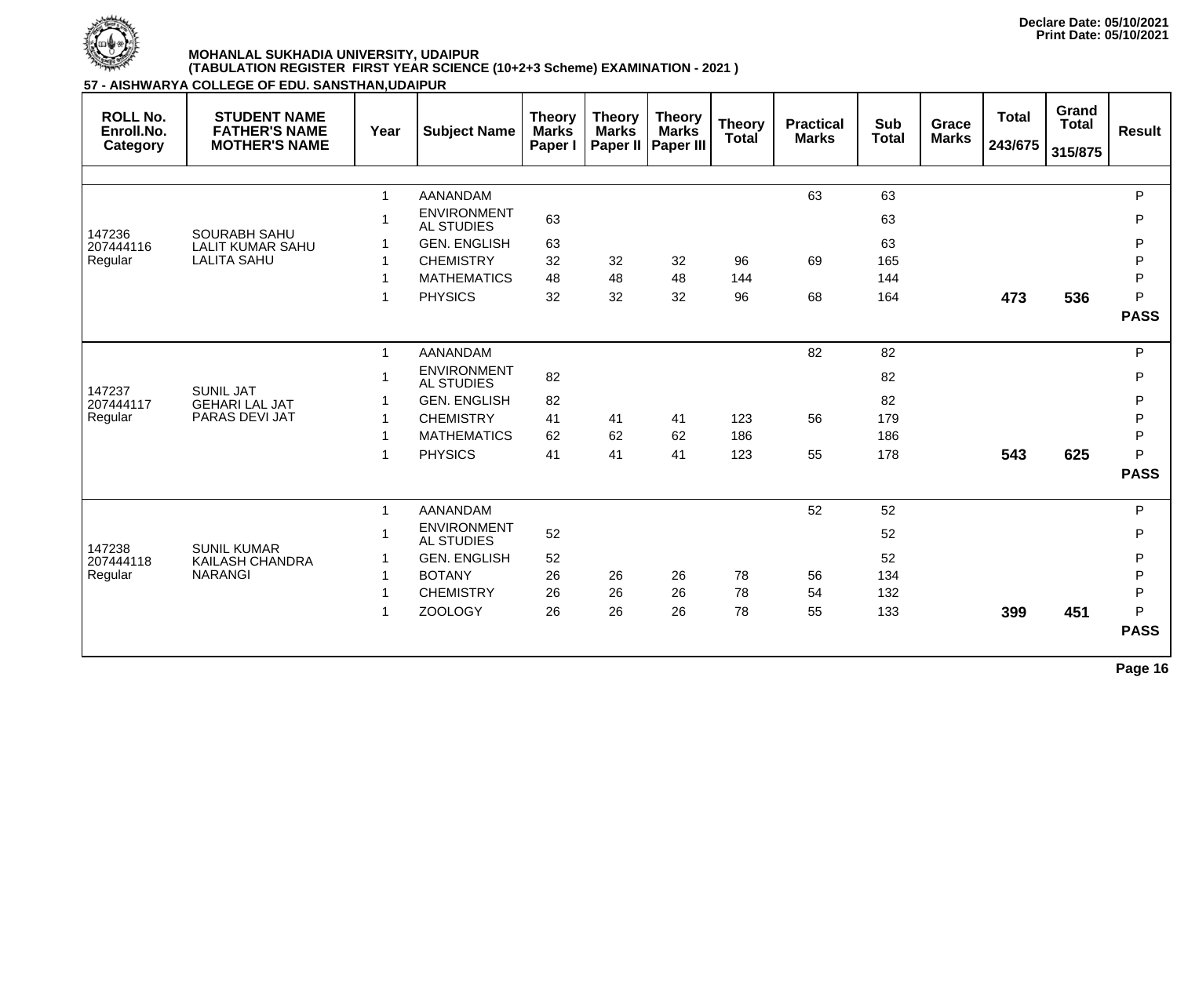

| <b>ROLL No.</b><br>Enroll.No.<br>Category | <b>STUDENT NAME</b><br><b>FATHER'S NAME</b><br><b>MOTHER'S NAME</b> | Year         | <b>Subject Name</b>                     | <b>Theory</b><br><b>Marks</b><br>Paper I | <b>Theory</b><br><b>Marks</b> | <b>Theory</b><br><b>Marks</b><br>Paper II   Paper III | <b>Theory</b><br><b>Total</b> | <b>Practical</b><br><b>Marks</b> | <b>Sub</b><br><b>Total</b> | Grace<br><b>Marks</b> | <b>Total</b><br>243/675 | Grand<br><b>Total</b><br>315/875 | <b>Result</b> |
|-------------------------------------------|---------------------------------------------------------------------|--------------|-----------------------------------------|------------------------------------------|-------------------------------|-------------------------------------------------------|-------------------------------|----------------------------------|----------------------------|-----------------------|-------------------------|----------------------------------|---------------|
|                                           |                                                                     |              |                                         |                                          |                               |                                                       |                               |                                  |                            |                       |                         |                                  |               |
|                                           |                                                                     | 1            | <b>AANANDAM</b>                         |                                          |                               |                                                       |                               | 69                               | 69                         |                       |                         |                                  | ${\sf P}$     |
| 147239                                    | <b>TRIKAMA RAM</b>                                                  |              | <b>ENVIRONMENT</b><br><b>AL STUDIES</b> | 69                                       |                               |                                                       |                               |                                  | 69                         |                       |                         |                                  | ${\sf P}$     |
| 207444119                                 | <b>AJABA RAM</b>                                                    |              | <b>GEN. ENGLISH</b>                     | 69                                       |                               |                                                       |                               |                                  | 69                         |                       |                         |                                  | P             |
| Regular                                   | <b>MONI DEVI</b>                                                    |              | <b>BOTANY</b>                           | 35                                       | 35                            | 35                                                    | 105                           | 55                               | 160                        |                       |                         |                                  | ${\sf P}$     |
|                                           |                                                                     |              | <b>CHEMISTRY</b>                        | 35                                       | 35                            | 35                                                    | 105                           | 61                               | 166                        |                       |                         |                                  | P             |
|                                           |                                                                     | 1            | <b>ZOOLOGY</b>                          | 35                                       | 35                            | 35                                                    | 105                           | 62                               | 167                        |                       | 493                     | 562                              | P             |
|                                           |                                                                     |              |                                         |                                          |                               |                                                       |                               |                                  |                            |                       |                         |                                  | <b>PASS</b>   |
|                                           | <b>URMILA DHAKER</b><br><b>BABU LAL DHAKER</b><br><b>LALI BAI</b>   | $\mathbf 1$  | <b>AANANDAM</b>                         |                                          |                               |                                                       |                               | 78                               | 78                         |                       |                         |                                  | P             |
|                                           |                                                                     | 1            | <b>ENVIRONMENT</b><br><b>AL STUDIES</b> | 78                                       |                               |                                                       |                               |                                  | 78                         |                       |                         |                                  | P             |
| 147240<br>207444120                       |                                                                     |              | <b>GEN. ENGLISH</b>                     | 78                                       |                               |                                                       |                               |                                  | 78                         |                       |                         |                                  | P             |
| Regular                                   |                                                                     |              | <b>BOTANY</b>                           | 39                                       | 39                            | 39                                                    | 117                           | 62                               | 179                        |                       |                         |                                  | P             |
|                                           |                                                                     |              | <b>CHEMISTRY</b>                        | 39                                       | 39                            | 39                                                    | 117                           | 55                               | 172                        |                       |                         |                                  | P             |
|                                           |                                                                     | 1            | <b>ZOOLOGY</b>                          | 39                                       | 39                            | 39                                                    | 117                           | 56                               | 173                        |                       | 524                     | 602                              | P             |
|                                           |                                                                     |              |                                         |                                          |                               |                                                       |                               |                                  |                            |                       |                         |                                  | <b>PASS</b>   |
|                                           |                                                                     | $\mathbf{1}$ | <b>AANANDAM</b>                         |                                          |                               |                                                       |                               | 61                               | 61                         |                       |                         |                                  | $\mathsf{P}$  |
|                                           | <b>VISHAL DHAKER</b>                                                |              | <b>ENVIRONMENT</b><br><b>AL STUDIES</b> | 61                                       |                               |                                                       |                               |                                  | 61                         |                       |                         |                                  | $\mathsf{P}$  |
| 147241<br>207444122                       | <b>SURESH CHANDRA</b>                                               | 1            | <b>GEN. ENGLISH</b>                     | 61                                       |                               |                                                       |                               |                                  | 61                         |                       |                         |                                  | P             |
| Regular                                   | <b>DHAKER</b><br><b>PUSHPA DEVI</b>                                 |              | <b>BOTANY</b>                           | 31                                       | 31                            | 31                                                    | 93                            | 56                               | 149                        |                       |                         |                                  | ${\sf P}$     |
|                                           |                                                                     |              | <b>CHEMISTRY</b>                        | 31                                       | 31                            | 31                                                    | 93                            | 57                               | 150                        |                       |                         |                                  | $\mathsf{P}$  |
|                                           |                                                                     | 1            | <b>ZOOLOGY</b>                          | 31                                       | 31                            | 31                                                    | 93                            | 56                               | 149                        |                       | 448                     | 509                              | P             |
|                                           |                                                                     |              |                                         |                                          |                               |                                                       |                               |                                  |                            |                       |                         |                                  | <b>PASS</b>   |
|                                           |                                                                     |              |                                         |                                          |                               |                                                       |                               |                                  |                            |                       |                         |                                  | Page 17       |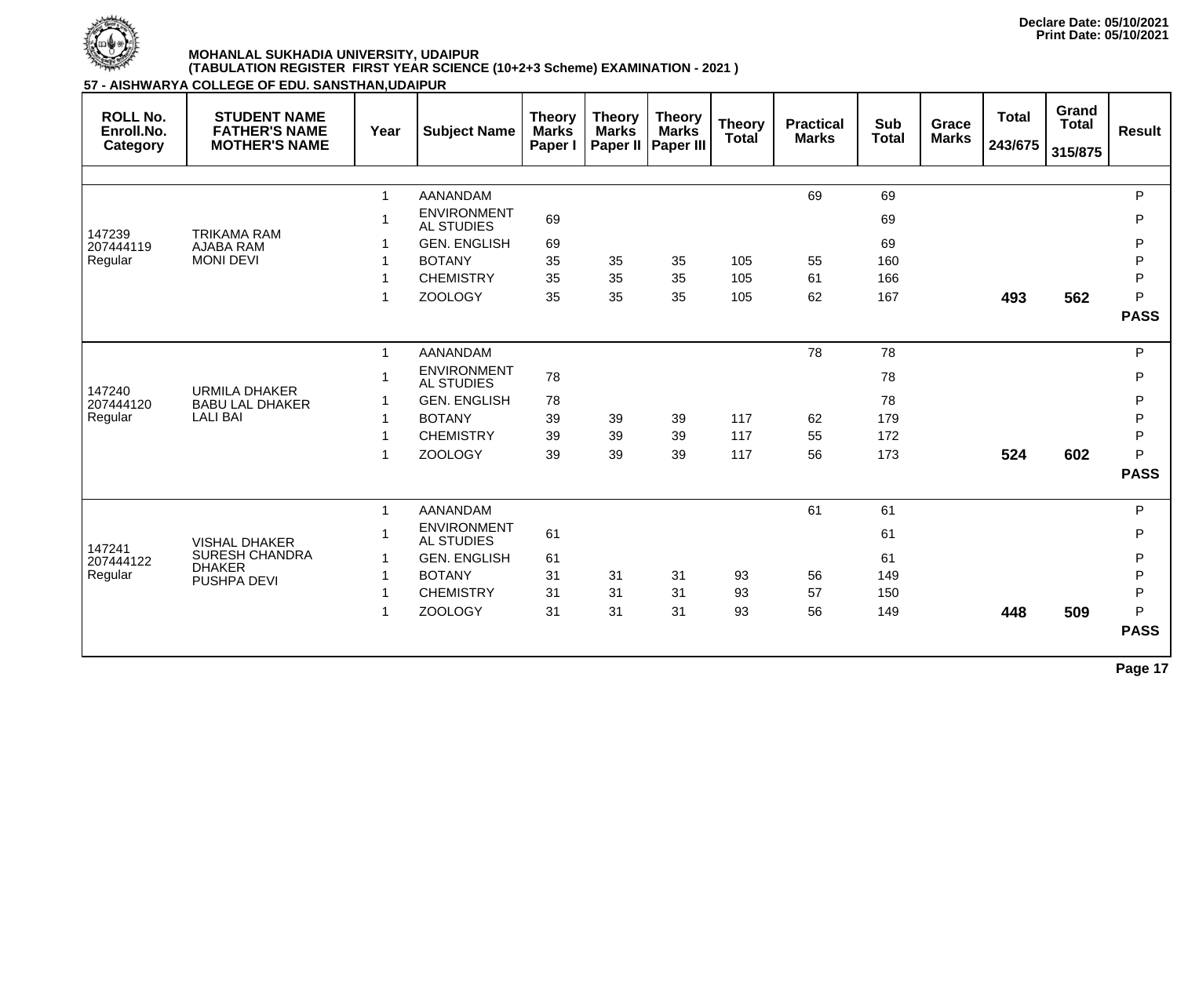

Regular

#### **MOHANLAL SUKHADIA UNIVERSITY, UDAIPUR (TABULATION REGISTER FIRST YEAR SCIENCE (10+2+3 Scheme) EXAMINATION - 2021 )**

**57 - AIS** 

MALTI PANDEY

| <b>STUDENT NAME</b><br><b>FATHER'S NAME</b><br><b>MOTHER'S NAME</b> | Year          | <b>Subject Name</b> | <b>Theory</b><br><b>Marks</b><br>Paper I                                                                                                                      | <b>Theory</b><br><b>Marks</b> | <b>Theory</b><br><b>Marks</b> | <b>Theory</b><br>Total | <b>Practical</b><br><b>Marks</b> | Sub<br><b>Total</b> | Grace<br><b>Marks</b> | <b>Total</b><br>243/675 | Grand<br><b>Total</b><br>315/875 | <b>Result</b> |
|---------------------------------------------------------------------|---------------|---------------------|---------------------------------------------------------------------------------------------------------------------------------------------------------------|-------------------------------|-------------------------------|------------------------|----------------------------------|---------------------|-----------------------|-------------------------|----------------------------------|---------------|
|                                                                     |               |                     |                                                                                                                                                               |                               |                               |                        |                                  |                     |                       |                         |                                  |               |
|                                                                     |               | <b>AANANDAM</b>     |                                                                                                                                                               |                               |                               |                        | 64                               | 64                  |                       |                         |                                  | P             |
| <b>VISHAL DHAKER</b><br><b>LEELA SHANKAR</b><br><b>PARWATI DEVI</b> |               |                     | 64                                                                                                                                                            |                               |                               |                        |                                  | 64                  |                       |                         |                                  | P             |
|                                                                     |               | <b>GEN. ENGLISH</b> | 64                                                                                                                                                            |                               |                               |                        |                                  | 64                  |                       |                         |                                  | P             |
|                                                                     |               | <b>BOTANY</b>       | 32                                                                                                                                                            | 32                            | 32                            | 96                     | 56                               | 152                 |                       |                         |                                  | D             |
|                                                                     |               |                     | 32                                                                                                                                                            | 32                            | 32                            | 96                     | 59                               | 155                 |                       |                         |                                  | D             |
|                                                                     |               |                     | 32                                                                                                                                                            | 32                            | 32                            | 96                     | 56                               | 152                 |                       | 459                     | 523                              | P             |
|                                                                     |               |                     |                                                                                                                                                               |                               |                               |                        |                                  |                     |                       |                         |                                  | <b>PASS</b>   |
|                                                                     |               | AANANDAM            |                                                                                                                                                               |                               |                               |                        | 60                               | 60                  |                       |                         |                                  | P             |
|                                                                     |               |                     | 60                                                                                                                                                            |                               |                               |                        |                                  | 60                  |                       |                         |                                  | P             |
| <b>SHAILESH PANDEY</b>                                              |               | <b>GEN. ENGLISH</b> | 60                                                                                                                                                            |                               |                               |                        |                                  | 60                  |                       |                         |                                  | P             |
|                                                                     | YASHVI PANDEY |                     | 57 - AISHWARYA COLLEGE OF EDU. SANSTHAN,UDAIPUR<br><b>ENVIRONMENT</b><br>AL STUDIES<br><b>CHEMISTRY</b><br><b>ZOOLOGY</b><br><b>ENVIRONMENT</b><br>AL STUDIES |                               | <b>Paper II</b>               | <b>Paper III</b>       |                                  |                     |                       |                         |                                  |               |

SHAILESH PANDEY 1 BOTANY 30 30 30 90 70 160 P 1 CHEMISTRY 30 30 30 90 69 159 P 1 ZOOLOGY 30 30 30 90 70 160 **479 539** P **PASS**